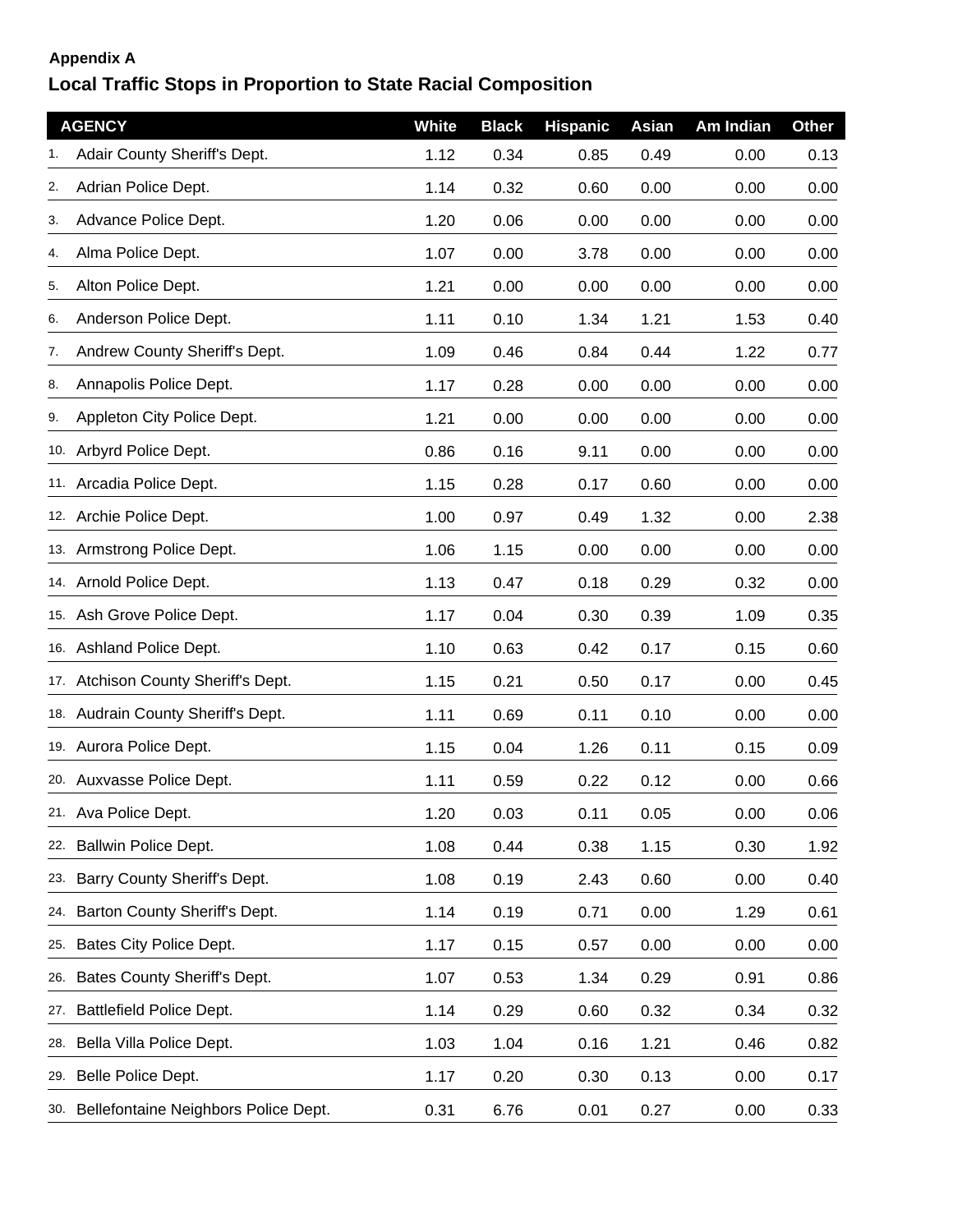|     | <b>AGENCY</b>                           | <b>White</b> | <b>Black</b> | <b>Hispanic</b> | Asian | Am Indian | <b>Other</b> |
|-----|-----------------------------------------|--------------|--------------|-----------------|-------|-----------|--------------|
| 31. | Bellflower Police Dept.                 | 1.21         | 0.00         | 0.00            | 0.00  | 0.00      | 0.00         |
|     | 32. Bel-Nor Police Dept.                | 0.31         | 6.25         | 0.00            | 3.19  | 1.92      | 0.00         |
| 33. | Bel-Ridge Police Dept.                  | 0.29         | 6.46         | 0.51            | 1.40  | 0.65      | 0.83         |
| 34. | Belton Police Dept.                     | 1.00         | 1.13         | 1.16            | 0.33  | 0.12      | 0.54         |
| 35. | Benton County Sheriff's Dept.           | 1.18         | 0.10         | 0.43            | 0.12  | 0.00      | 0.08         |
|     | 36. Benton Police Dept.                 | 1.11         | 0.66         | 0.00            | 0.00  | 0.00      | 0.46         |
| 37. | Berkeley Police Dept.                   | 0.46         | 5.56         | 0.06            | 0.36  | 0.12      | 0.09         |
| 38. | Bernie Police Dept.                     | 1.09         | 0.88         | 0.16            | 0.00  | 0.00      | 0.00         |
|     | 39. Bertrand Police Dept.               | 0.78         | 3.18         | 0.13            | 0.23  | 0.00      | 0.00         |
| 40. | Bethany Police Dept.                    | 1.18         | 0.09         | 0.49            | 0.00  | 0.00      | 0.00         |
|     | 41. Beverly Hills Police Dept.          | 0.10         | 8.19         | 0.13            | 0.34  | 0.24      | 0.99         |
| 42. | <b>Billings Police Dept.</b>            | 1.16         | 0.09         | 0.63            | 0.64  | 0.27      | 0.09         |
| 43. | Birch Tree Police Dept.                 | 1.09         | 0.46         | 1.28            | 0.00  | 0.00      | 0.97         |
| 44. | <b>Bismarck Police Dept.</b>            | 1.15         | 0.16         | 0.23            | 0.70  | 1.26      | 0.53         |
| 45. | Blackburn Police Dept.                  | 1.07         | 0.76         | 0.94            | 0.00  | 0.00      | 0.00         |
| 46. | <b>Bloomfield Police Dept.</b>          | 1.16         | 0.23         | 0.29            | 0.12  | 0.00      | 0.00         |
| 47. | Blue Springs Police Dept.               | 1.03         | 0.99         | 0.71            | 0.42  | 0.39      | 0.72         |
|     | 48. Bolivar Police Dept.                | 1.16         | 0.21         | 0.44            | 0.28  | 0.11      | 0.07         |
| 49. | <b>Bollinger County Sheriff's Dept.</b> | 1.18         | 0.07         | 0.12            | 0.42  | 0.00      | 0.28         |
|     | 50. Bonne Terre Police Dept.            | 1.18         | 0.15         | 0.15            | 0.00  | 0.00      | 0.07         |
|     | 51. Boone County Sheriff's Dept.        | 0.86         | 2.18         | 0.68            | 0.95  | 0.20      | 0.99         |
| 52. | Boonville Police Dept.                  | 1.05         | 1.04         | 0.27            | 0.39  | 0.15      | 0.37         |
| 53. | Bourbon - Dept. of Public Safety        | 0.98         | 0.89         | 1.46            | 0.35  | 0.00      | 3.63         |
| 54. | Bowling Green Police Dept.              | 1.07         | 0.48         | 1.77            | 0.33  | 0.23      | 0.07         |
| 55. | Branson Police Dept.                    | 1.11         | 0.30         | 1.39            | 0.27  | 0.28      | 0.06         |
| 56. | Branson West Police Dept.               | 1.18         | 0.10         | 0.41            | 0.03  | 0.00      | 0.00         |
| 57. | Braymer Police Dept.                    | 1.20         | 0.00         | 0.20            | 0.00  | 0.00      | 0.00         |
| 58. | Breckenridge Hills Police Dept.         | 0.69         | 3.60         | 0.53            | 0.54  | 0.28      | 0.96         |
| 59. | Brentwood Police Dept.                  | 0.87         | 2.19         | 0.10            | 1.65  | 0.50      | 0.50         |
| 60. | Bridgeton Police Dept.                  | 0.67         | 3.55         | 1.11            | 0.72  | 0.53      | 0.65         |
| 61. | <b>Brookfield Police Dept.</b>          | 1.16         | 0.24         | 0.30            | 0.15  | 0.00      | 0.00         |
|     | 62. Browning Police Dept.               | 1.13         | 0.00         | 2.13            | 0.00  | 0.00      | 0.00         |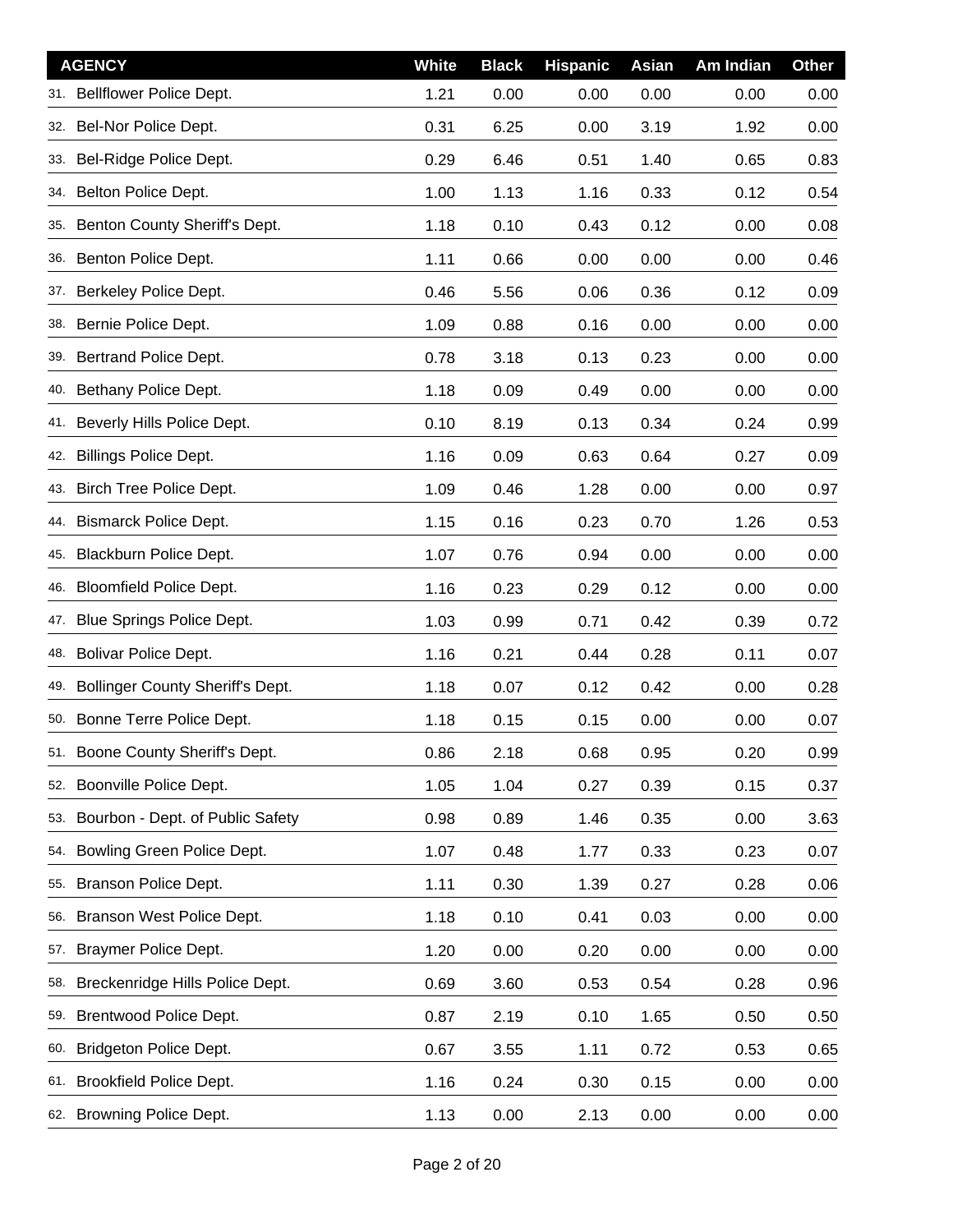|     | <b>AGENCY</b>                       | <b>White</b> | <b>Black</b> | <b>Hispanic</b> | Asian | Am Indian | <b>Other</b> |
|-----|-------------------------------------|--------------|--------------|-----------------|-------|-----------|--------------|
|     | 63. Brunswick Police Dept.          | 1.09         | 0.86         | 0.00            | 0.00  | 0.00      | 0.00         |
|     | 64. Buchanan County Sheriff's Dept. | 1.12         | 0.44         | 0.51            | 0.32  | 0.22      | 0.21         |
|     | 65. Bucklin Police Dept.            | 1.21         | 0.00         | 0.00            | 0.00  | 0.00      | 0.00         |
|     | 66. Buckner Police Dept.            | 1.14         | 0.29         | 0.60            | 0.31  | 0.00      | 0.09         |
|     | 67. Buffalo Police Dept.            | 1.20         | 0.02         | 0.10            | 0.11  | 0.00      | 0.07         |
|     | 68. Bunceton Police Dept.           | 1.18         | 0.23         | 0.00            | 0.00  | 0.00      | 0.00         |
|     | 69. Butler County Sheriff's Dept.   | 1.10         | 0.71         | 0.27            | 0.09  | 0.00      | 0.00         |
|     | 70. Butler Police Dept.             | 1.17         | 0.18         | 0.24            | 0.06  | 0.26      | 0.00         |
|     | 71. Butterfield Police Dept.        | 1.04         | 0.00         | 4.64            | 0.00  | 0.00      | 0.00         |
| 72. | Byrnes Mill Police Dept.            | 1.19         | 0.17         | 0.00            | 0.00  | 0.00      | 0.00         |
|     | 73. Cabool Police Dept.             | 1.14         | 0.20         | 0.58            | 0.75  | 0.70      | 0.00         |
| 74. | Caldwell County Sheriff's Dept.     | 1.14         | 0.32         | 0.41            | 0.16  | 0.00      | 0.32         |
| 75. | California Police Dept.             | 1.13         | 0.18         | 1.39            | 0.00  | 0.00      | 0.21         |
| 76. | Callao Police Dept.                 | 1.10         | 0.83         | 0.00            | 0.00  | 0.00      | 0.00         |
| 77. | Callaway County Sheriff's Dept.     | 1.13         | 0.45         | 0.23            | 0.13  | 0.11      | 0.24         |
| 78. | Calverton Park Police Dept.         | 0.34         | 6.47         | 0.19            | 0.17  | 0.07      | 0.13         |
|     | 79. Camden County Sheriff's Office  | 1.17         | 0.14         | 0.34            | 0.16  | 0.00      | 0.22         |
|     | 80. Camden Point Police Dept.       | 1.18         | 0.07         | 0.36            | 0.16  | 0.00      | 0.00         |
|     | 81. Camdenton Police Dept.          | 1.16         | 0.15         | 0.59            | 0.16  | 0.17      | 0.49         |
|     | 82. Cameron Police Dept.            | 1.13         | 0.32         | 0.52            | 0.36  | 0.17      | 0.61         |
|     | 83. Campbell Police Dept.           | 1.14         | 0.44         | 0.26            | 0.30  | 0.00      | 0.00         |
|     | 84. Canton Police Dept.             | 1.12         | 0.52         | 0.21            | 0.00  | 0.00      | 0.49         |
| 85. | Cape Girardeau Co. Sheriff's Dept.  | 1.09         | 0.70         | 0.36            | 0.36  | 0.00      | 0.53         |
| 86. | Cape Girardeau Police Dept.         | 0.90         | 1.87         | 0.43            | 1.11  | 0.06      | 1.49         |
| 87. | Cardwell Police Dept.               | 1.14         | 0.17         | 0.92            | 0.00  | 0.00      | 0.70         |
| 88. | Carl Junction Police Dept.          | 1.13         | 0.30         | 0.81            | 0.30  | 0.32      | 0.25         |
| 89. | Carroll County Sheriff's Dept.      | 1.16         | 0.21         | 0.59            | 0.00  | 0.00      | 0.00         |
| 90. | Carrollton Police Dept.             | 1.16         | 0.22         | 0.18            | 0.31  | 0.00      | 0.21         |
| 91. | Carter County Sheriff's Dept.       | 1.16         | 0.37         | 0.00            | 0.00  | 0.00      | 0.00         |
| 92. | Carterville Police Dept.            | 1.10         | 0.32         | 1.54            | 0.35  | 0.24      | 0.00         |
| 93. | Carthage Police Dept.               | 0.98         | 0.26         | 5.03            | 0.43  | 0.09      | 0.16         |
|     | 94. Caruthersville Police Dept.     | 0.70         | 3.60         | 0.42            | 0.29  | 2.46      | 0.00         |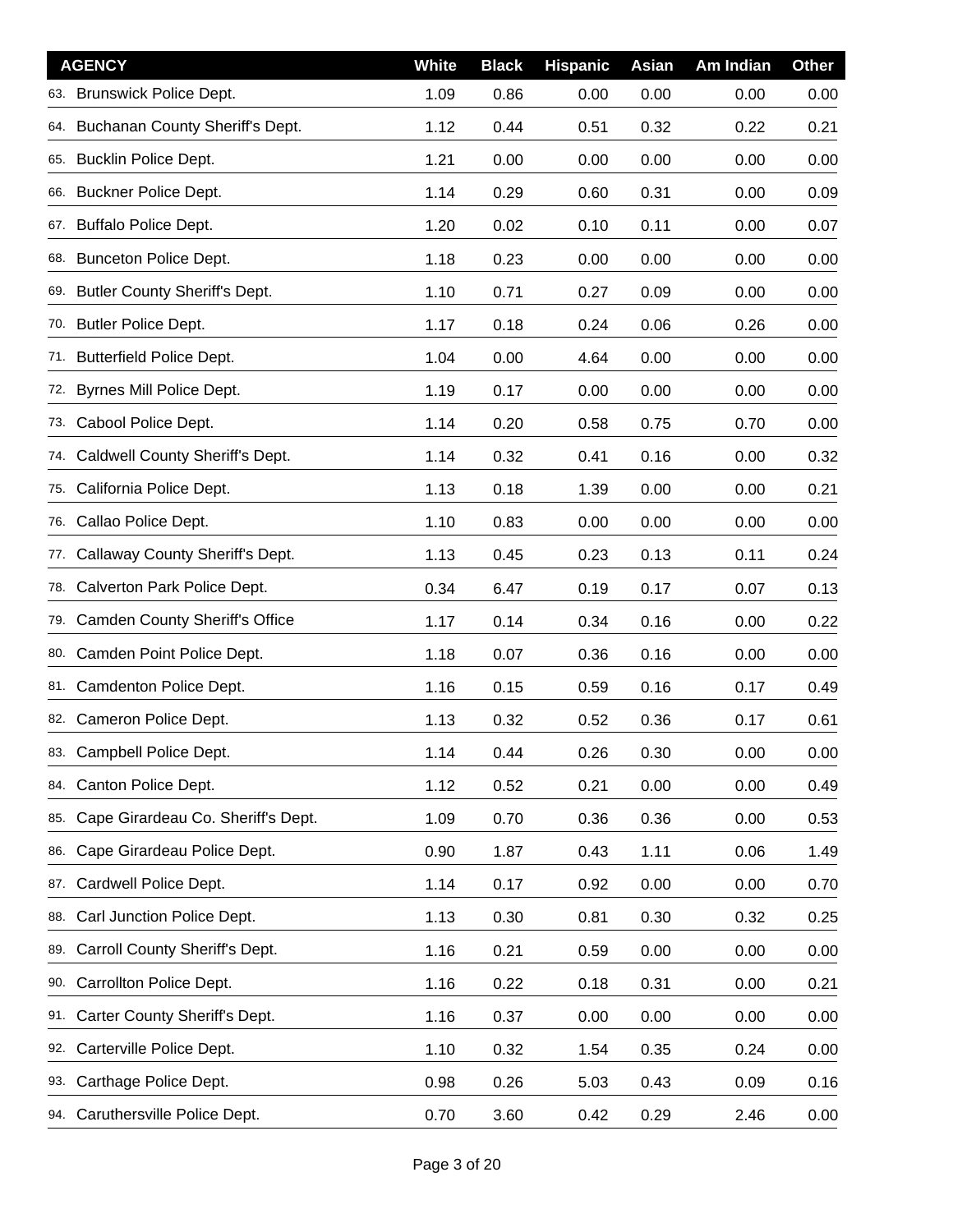| <b>AGENCY</b>                              | <b>White</b> | <b>Black</b> | <b>Hispanic</b> | Asian | Am Indian | <b>Other</b> |
|--------------------------------------------|--------------|--------------|-----------------|-------|-----------|--------------|
| <b>Cass County Sheriff's Office</b><br>95. | 1.11         | 0.52         | 0.57            | 0.18  | 0.15      | 0.19         |
| Cassville Police Dept.<br>96.              | 1.18         | 0.03         | 0.65            | 0.21  | 0.29      | 0.00         |
| 97. Cedar County Sheriff's Dept.           | 1.19         | 0.04         | 0.25            | 0.00  | 0.00      | 0.00         |
| Center Police Dept.<br>98.                 | 1.13         | 0.39         | 0.72            | 0.00  | 0.00      | 0.00         |
| 99. Centerview Police Dept.                | 1.21         | 0.00         | 0.00            | 0.00  | 0.00      | 0.00         |
| 100. Centralia Police Dept.                | 1.17         | 0.18         | 0.24            | 0.08  | 0.00      | 0.05         |
| 101. Chaffee Police Dept.                  | 1.17         | 0.19         | 0.27            | 0.19  | 0.00      | 0.12         |
| 102. Chariton County Sheriff's Dept.       | 1.11         | 0.54         | 0.00            | 1.15  | 0.00      | 0.00         |
| 103. Charlack Police Dept.                 | 0.48         | 5.18         | 0.09            | 1.07  | 0.10      | 1.30         |
| 104. Charleston Police Dept.               | 0.69         | 3.77         | 0.00            | 0.11  | 2.24      | 0.28         |
| 105. Chesterfield Police Dept.             | 1.02         | 1.03         | 0.20            | 1.93  | 0.75      | 0.41         |
| 106. Chilhowee Police Dept.                | 1.21         | 0.00         | 0.00            | 0.00  | 0.00      | 0.00         |
| 107. Chillicothe Police Dept.              | 1.16         | 0.24         | 0.27            | 0.12  | 0.00      | 0.10         |
| 108. Christian County Sheriff's Dept.      | 1.17         | 0.09         | 0.47            | 0.27  | 0.16      | 0.15         |
| 109. Clarence Police Dept.                 | 1.21         | 0.00         | 0.00            | 0.00  | 0.00      | 0.00         |
| 110. Clark County Sheriff's Dept.          | 1.14         | 0.32         | 0.29            | 0.32  | 0.00      | 0.47         |
| 111. Clark Police Dept.                    | 1.08         | 0.76         | 0.57            | 0.00  | 0.00      | 0.65         |
| 112. Clarksburg Police Dept.               | 1.21         | 0.00         | 0.00            | 0.00  | 0.00      | 0.00         |
| 113. Clarkton Police Dept.                 | 0.95         | 0.95         | 3.70            | 0.32  | 0.00      | 0.00         |
| 114. Clay County Parks Dept.               | 1.12         | 0.13         | 0.97            | 1.68  | 0.00      | 0.00         |
| 115. Clay County Sheriff's Dept.           | 1.05         | 0.81         | 1.05            | 0.45  | 0.24      | 0.34         |
| 116. Claycomo Police Dept.                 | 0.96         | 1.40         | 1.45            | 0.44  | 0.17      | 0.21         |
| 117. Clayton Police Dept.                  | 0.78         | 2.64         | 0.26            | 1.87  | 1.29      | 1.45         |
| 118. Cleveland Police Dept.                | 1.18         | 0.08         | 0.08            | 0.27  | 0.57      | 0.36         |
| 119. Clever Police Dept.                   | 1.19         | 0.05         | 0.23            | 0.08  | 0.00      | 0.21         |
| 120. Clinton County Sheriff's Dept.        | 1.15         | 0.33         | 0.22            | 0.08  | 0.53      | 0.28         |
| 121. Clinton Police Dept.                  | 1.16         | 0.24         | 0.41            | 0.15  | 0.00      | 0.00         |
| 122. Cole Camp Police Dept.                | 1.19         | 0.00         | 0.00            | 0.71  | 0.00      | 0.00         |
| 123. Cole County Sheriff's Dept.           | 1.05         | 0.98         | 0.55            | 0.15  | 0.00      | 0.59         |
| 124. Columbia Police Dept.                 | 0.85         | 2.24         | 0.44            | 1.50  | 0.18      | 0.76         |
| 125. Concordia Police Dept.                | 1.15         | 0.23         | 0.24            | 0.10  | 0.00      | 0.83         |
| 126. Conway Police Dept.                   | 1.18         | 0.17         | 0.31            | 0.00  | 0.00      | 0.00         |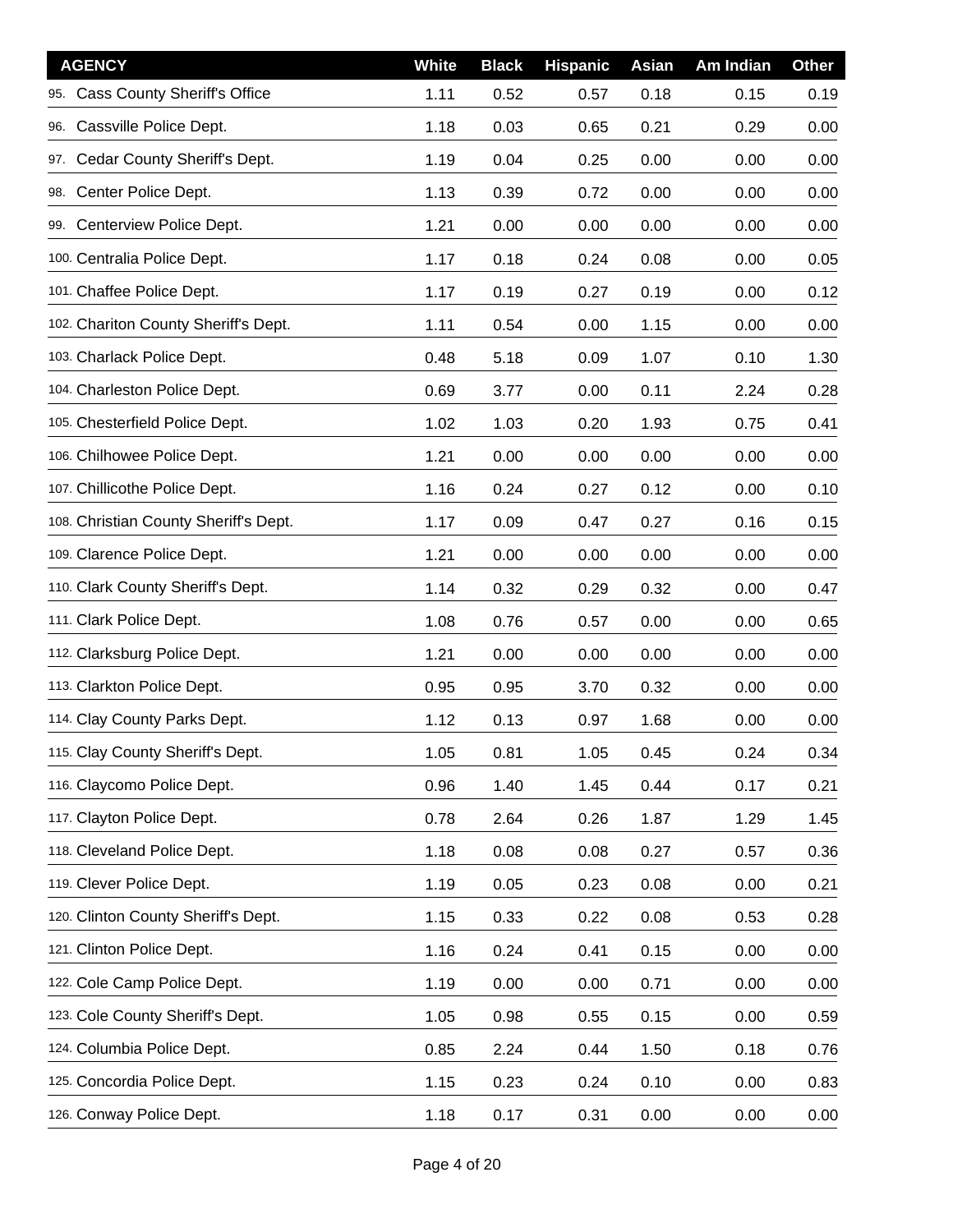| <b>AGENCY</b>                          | White | <b>Black</b> | <b>Hispanic</b> | Asian | Am Indian | <b>Other</b> |
|----------------------------------------|-------|--------------|-----------------|-------|-----------|--------------|
| 127. Cooper County Sheriff's Dept.     | 1.08  | 0.78         | 0.44            | 0.00  | 0.00      | 0.80         |
| 128. Corder Police Dept.               | 1.21  | 0.00         | 0.00            | 0.00  | 0.00      | 0.00         |
| 129. Cottleville Police Dept.          | 1.09  | 0.60         | 0.45            | 0.37  | 0.00      | 0.96         |
| 130. Country Club Hills Police Dept.   | 0.09  | 8.42         | 0.05            | 0.13  | 0.00      | 0.23         |
| 131. Country Club Village Police Dept. | 1.16  | 0.19         | 0.35            | 0.30  | 0.00      | 0.00         |
| 132. Crane Police Dept.                | 1.18  | 0.02         | 0.62            | 0.13  | 0.00      | 0.00         |
| 133. Crawford County Sheriff's Dept.   | 1.17  | 0.09         | 0.53            | 0.55  | 0.00      | 0.00         |
| 134. Creighton Police Dept.            | 1.21  | 0.00         | 0.00            | 0.00  | 0.00      | 0.00         |
| 135. Crestwood Police Dept.            | 1.10  | 0.57         | 0.28            | 1.03  | 0.24      | 0.40         |
| 136. Creve Coeur Police Dept.          | 1.01  | 1.27         | 0.14            | 0.96  | 0.27      | 0.40         |
| 137. Crocker Police Dept.              | 1.11  | 0.41         | 0.51            | 0.44  | 1.86      | 0.47         |
| 138. Crystal City Police Dept.         | 1.14  | 0.40         | 0.18            | 0.10  | 0.00      | 0.49         |
| 139. Crystal Lakes Police Dept.        | 1.20  | 0.09         | 0.00            | 0.00  | 0.00      | 0.00         |
| 140. Cuba Police Dept.                 | 1.10  | 0.40         | 0.73            | 0.72  | 0.00      | 0.72         |
| 141. Curryville Police Dept.           | 0.99  | 1.06         | 0.21            | 2.49  | 0.00      | 1.42         |
| 142. Dade County Sheriff's Dept.       | 1.18  | 0.03         | 0.62            | 0.00  | 0.00      | 0.00         |
| 143. Dallas County Sheriff's Dept.     | 1.14  | 0.21         | 0.98            | 0.00  | 0.00      | 0.45         |
| 144. Dardenne Prairie Police Dept.     | 1.18  | 0.12         | 0.15            | 0.11  | 0.00      | 0.05         |
| 145. Daviess County Sheriff's Dept.    | 1.12  | 0.34         | 0.55            | 0.63  | 0.00      | 0.62         |
| 146. DeKalb County Sheriff's Dept.     | 1.16  | 0.23         | 0.00            | 0.00  | 0.00      | 0.84         |
| 147. Delta Police Dept.                | 1.12  | 0.55         | 0.34            | 0.00  | 0.00      | 0.00         |
| 148. Dent County Sheriff's Dept.       | 1.19  | 0.11         | 0.09            | 0.00  | 0.00      | 0.10         |
| 149. Des Peres Police Dept.            | 1.07  | 0.71         | 0.15            | 1.10  | 0.76      | 0.78         |
| 150. Desloge Police Dept.              | 1.18  | 0.20         | 0.04            | 0.13  | 0.00      | 0.17         |
| 151. DeSoto Police Dept.               | 1.19  | 0.10         | 0.06            | 0.00  | 0.00      | 0.15         |
| 152. Dexter Police Dept.               | 1.14  | 0.44         | 0.23            | 0.15  | 0.09      | 0.17         |
| 153. Diamond Police Dept.              | 1.09  | 0.15         | 1.88            | 0.97  | 0.00      | 0.43         |
| 154. Dixon Police Dept.                | 1.18  | 0.09         | 0.23            | 0.00  | 0.00      | 0.26         |
| 155. Doniphan Police Dept.             | 1.19  | 0.06         | 0.27            | 0.00  | 0.00      | 0.00         |
| 156. Doolittle Police Dept.            | 1.01  | 0.78         | 1.06            | 1.10  | 1.03      | 1.62         |
| 157. Douglas County Sheriff's Dept.    | 1.20  | 0.03         | 0.06            | 0.00  | 0.00      | 0.00         |
| 158. Drexel Police Dept.               | 1.19  | 0.07         | 0.26            | 0.00  | 0.00      | 0.00         |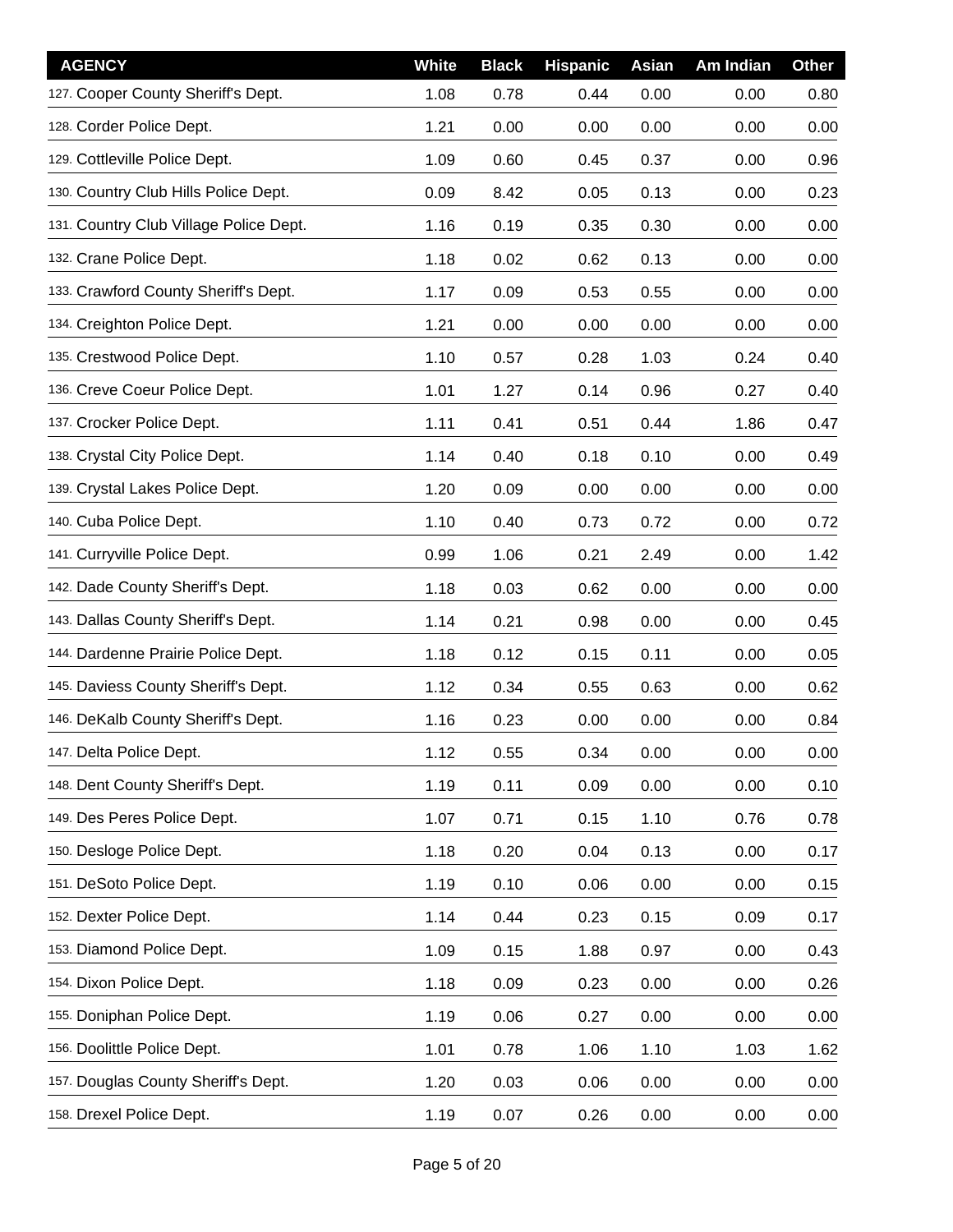| <b>AGENCY</b>                           | White | <b>Black</b> | <b>Hispanic</b> | Asian | Am Indian | <b>Other</b> |
|-----------------------------------------|-------|--------------|-----------------|-------|-----------|--------------|
| 159. Duenweg Police Dept.               | 1.13  | 0.28         | 1.03            | 0.00  | 0.00      | 0.36         |
| 160. Dunklin County Sheriff's Dept.     | 1.02  | 0.58         | 3.06            | 0.00  | 0.00      | 0.00         |
| 161. Duquesne Police Dept.              | 1.10  | 0.46         | 0.93            | 0.60  | 0.09      | 0.29         |
| 162. East Lynne Police Dept.            | 1.20  | 0.10         | 0.00            | 0.00  | 0.00      | 0.00         |
| 163. East Prairie Police Dept.          | 1.17  | 0.18         | 0.28            | 0.00  | 0.00      | 0.00         |
| 164. Easton Police Dept.                | 1.21  | 0.00         | 0.00            | 0.00  | 0.00      | 0.00         |
| 165. Edgar Springs Police Dept.         | 1.13  | 0.50         | 0.37            | 0.21  | 0.00      | 0.00         |
| 166. Edina Police Dept.                 | 1.18  | 0.21         | 0.00            | 0.00  | 0.00      | 0.00         |
| 167. Edmundson Police Dept.             | 0.61  | 3.99         | 0.99            | 0.44  | 0.00      | 1.86         |
| 168. El Dorado Springs Police Dept.     | 1.19  | 0.08         | 0.29            | 0.00  | 0.00      | 0.00         |
| 169. Eldon Police Dept.                 | 1.18  | 0.13         | 0.21            | 0.05  | 0.19      | 0.12         |
| 170. Ellington Police Dept.             | 1.21  | 0.00         | 0.00            | 0.00  | 0.00      | 0.00         |
| 171. Ellisville Police Dept.            | 1.12  | 0.42         | 0.22            | 0.85  | 0.22      | 0.57         |
| 172. Ellsinore Police Dept.             | 1.16  | 0.21         | 0.24            | 0.42  | 0.00      | 0.00         |
| 173. Elsberry Police Dept.              | 1.14  | 0.36         | 0.31            | 0.30  | 0.25      | 0.24         |
| 174. Eminence Police Dept.              | 0.99  | 0.00         | 6.18            | 0.00  | 0.00      | 0.00         |
| 175. Essex Police Dept.                 | 1.15  | 0.34         | 0.43            | 0.00  | 0.00      | 0.00         |
| 176. Eureka Police Dept.                | 1.13  | 0.32         | 0.39            | 0.79  | 0.00      | 0.16         |
| 177. Excelsior Springs Police Dept.     | 1.15  | 0.29         | 0.53            | 0.08  | 0.32      | 0.04         |
| 178. Exeter Police Dept.                | 1.15  | 0.00         | 0.94            | 1.08  | 0.00      | 0.00         |
| 179. Fair Grove Police Dept.            | 1.17  | 0.12         | 0.23            | 0.20  | 0.00      | 0.90         |
| 180. Fair Play Police Dept.             | 1.15  | 0.22         | 0.32            | 0.56  | 0.00      | 0.37         |
| 181. Fairview Police Dept.              | 1.05  | 0.11         | 1.88            | 2.88  | 1.51      | 0.48         |
| 182. Farmington Police Dept.            | 1.18  | 0.15         | 0.17            | 0.14  | 0.00      | 0.24         |
| 183. Fayette Police Dept.               | 0.99  | 1.51         | 0.60            | 0.00  | 0.00      | 0.00         |
| 184. Ferguson Police Dept.              | 0.20  | 7.53         | 0.08            | 0.21  | 0.16      | 0.48         |
| 185. Ferrelview Police Dept.            | 0.97  | 1.14         | 1.10            | 1.27  | 0.00      | 1.68         |
| 186. Festus Police Dept.                | 1.15  | 0.31         | 0.12            | 0.17  | 0.16      | 0.58         |
| 187. Fleming Police Dept.               | 1.15  | 0.43         | 0.00            | 0.00  | 0.00      | 0.00         |
| 188. Flordell Hills Police Dept.        | 0.05  | 8.72         | 0.13            | 0.00  | 0.00      | 0.00         |
| 189. Florissant Police Dept.            | 0.33  | 6.53         | 0.14            | 0.25  | 0.14      | 0.28         |
| 190. Florissant Valley Comm. College PD | 1.21  | 0.00         | 0.00            | 0.00  | 0.00      | 0.00         |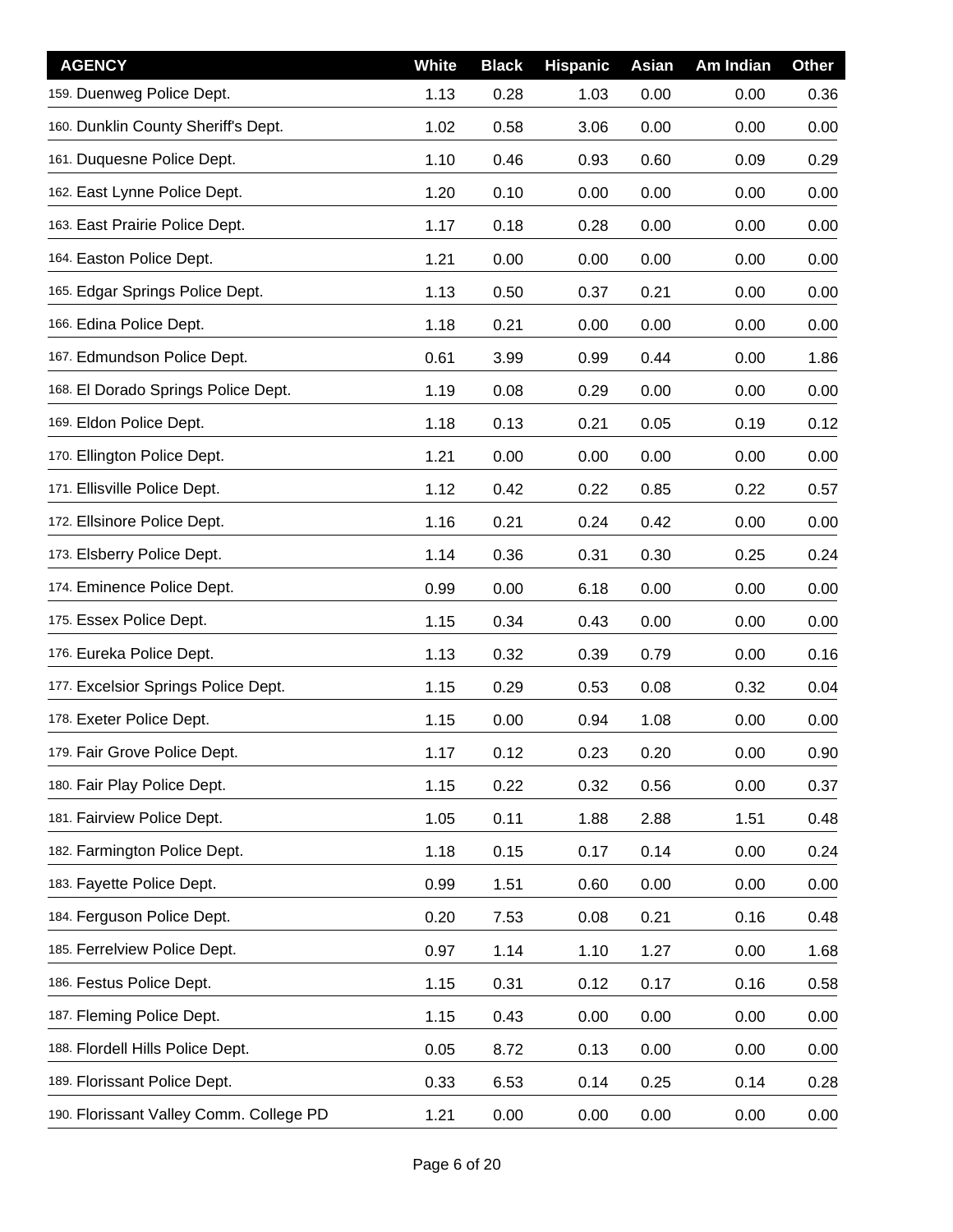| <b>AGENCY</b>                         | <b>White</b> | <b>Black</b> | <b>Hispanic</b> | Asian | Am Indian | <b>Other</b> |
|---------------------------------------|--------------|--------------|-----------------|-------|-----------|--------------|
| 191. Foley Police Dept.               | 1.15         | 0.32         | 0.33            | 0.14  | 0.20      | 0.31         |
| 192. Fordland Police Dept.            | 1.18         | 0.15         | 0.14            | 0.06  | 0.00      | 0.08         |
| 193. Forest City Police Dept.         | 1.21         | 0.00         | 0.00            | 0.00  | 0.00      | 0.00         |
| 194. Foristell Police Dept.           | 1.06         | 0.86         | 0.68            | 0.21  | 0.05      | 0.31         |
| 195. Forsyth Police Dept.             | 1.19         | 0.09         | 0.08            | 0.14  | 0.30      | 0.00         |
| 196. Frankford Police Dept.           | 0.86         | 2.56         | 0.31            | 0.00  | 0.00      | 0.18         |
| 197. Franklin County Sheriff's Dept.  | 1.12         | 0.29         | 0.42            | 0.57  | 1.61      | 0.93         |
| 198. Fredericktown Police Dept.       | 1.14         | 0.34         | 0.57            | 0.28  | 0.00      | 0.05         |
| 199. Freeman Police Dept.             | 1.18         | 0.24         | 0.00            | 0.00  | 0.00      | 0.00         |
| 200. Frontenac Police Dept.           | 0.98         | 1.41         | 0.12            | 1.25  | 0.32      | 0.95         |
| 201. Fulton Police Dept.              | 1.03         | 1.15         | 0.21            | 0.34  | 3.00      | 0.00         |
| 202. Galena Police Dept.              | 1.21         | 0.00         | 0.00            | 0.00  | 0.00      | 0.00         |
| 203. Gallatin Police Dept.            | 1.18         | 0.00         | 0.93            | 0.00  | 0.00      | 0.00         |
| 204. Garden City Police Dept.         | 1.15         | 0.16         | 0.49            | 0.63  | 0.88      | 0.00         |
| 205. Gasconade County Sheriff's Dept. | 1.19         | 0.06         | 0.14            | 0.00  | 0.00      | 0.00         |
| 206. Gentry County Sheriff's Dept.    | 1.19         | 0.14         | 0.00            | 0.00  | 0.00      | 0.00         |
| 207. Gerald Police Dept.              | 1.16         | 0.20         | 0.17            | 0.30  | 0.31      | 0.40         |
| 208. Gideon Police Dept.              | 1.10         | 0.53         | 1.20            | 0.00  | 0.00      | 0.00         |
| 209. Gladstone Dept. of Public Safety | 0.99         | 1.27         | 0.67            | 0.68  | 0.21      | 0.46         |
| 210. Glasgow Police Dept.             | 1.09         | 0.64         | 0.00            | 0.81  | 0.00      | 1.08         |
| 211. Glendale Police Dept.            | 1.07         | 0.82         | 0.24            | 0.71  | 0.10      | 0.71         |
| 212. Goodman Police Dept.             | 1.05         | 0.19         | 3.00            | 1.52  | 0.00      | 0.00         |
| 213. Gordonville Police Dept.         | 1.20         | 0.04         | 0.00            | 0.00  | 0.00      | 0.00         |
| 214. Gower Police Dept.               | 1.14         | 0.28         | 0.73            | 0.08  | 0.71      | 0.11         |
| 215. Grain Valley Police Dept.        | 1.11         | 0.36         | 1.00            | 0.24  | 0.00      | 0.41         |
| 216. Granby Police Dept.              | 1.11         | 0.18         | 1.16            | 1.14  | 1.20      | 0.00         |
| 217. Grandview Police Dept.           | 0.55         | 4.44         | 1.21            | 0.41  | 0.16      | 1.42         |
| 218. Green City Police Dept.          | 1.04         | 0.00         | 4.86            | 0.00  | 0.00      | 0.00         |
| 219. Green Ridge Police Dept.         | 1.18         | 0.19         | 0.00            | 0.00  | 0.00      | 0.00         |
| 220. Greene County Sheriff's Dept.    | 1.11         | 0.38         | 0.52            | 0.58  | 0.07      | 0.86         |
| 221. Greenfield Police Dept.          | 1.19         | 0.06         | 0.21            | 0.00  | 0.00      | 0.00         |
| 222. Greenville Police Dept.          | 1.14         | 0.39         | 0.37            | 0.32  | 0.00      | 0.00         |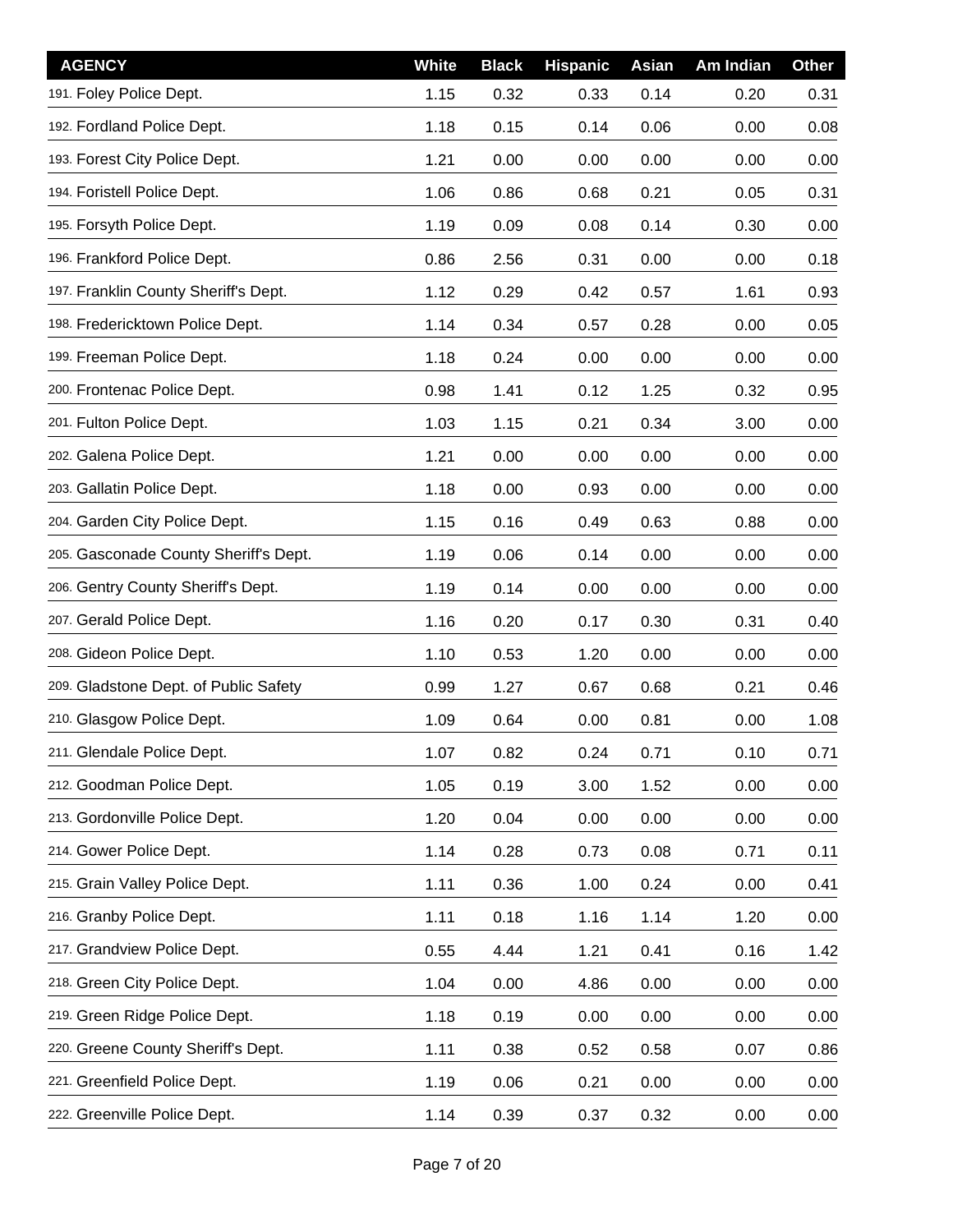| <b>AGENCY</b>                        | <b>White</b> | <b>Black</b> | <b>Hispanic</b> | Asian | Am Indian | <b>Other</b> |
|--------------------------------------|--------------|--------------|-----------------|-------|-----------|--------------|
| 223. Greenwood Police Dept.          | 1.08         | 0.69         | 0.67            | 0.27  | 0.16      | 0.41         |
| 224. Grundy County Sheriff's Dept.   | 1.18         | 0.16         | 0.19            | 0.00  | 0.00      | 0.00         |
| 225. Hallsville Police Dept.         | 1.12         | 0.52         | 0.10            | 0.23  | 0.00      | 0.93         |
| 226. Hamilton Police Dept.           | 1.18         | 0.14         | 0.10            | 0.18  | 0.00      | 0.00         |
| 227. Hannibal Police Dept.           | 1.09         | 0.79         | 0.27            | 0.23  | 0.06      | 0.22         |
| 228. Hardin Police Dept.             | 1.15         | 0.45         | 0.00            | 0.00  | 0.00      | 0.00         |
| 229. Harrison County Sheriff's Dept. | 1.12         | 0.66         | 0.00            | 0.00  | 0.00      | 0.00         |
| 230. Harrisonville Police Dept.      | 1.16         | 0.21         | 0.32            | 0.16  | 0.08      | 0.24         |
| 231. Hartville Police Dept.          | 1.19         | 0.11         | 0.13            | 0.00  | 0.00      | 0.00         |
| 232. Hawk Point Police Dept.         | 1.14         | 0.48         | 0.14            | 0.08  | 0.33      | 0.00         |
| 233. Hayti Heights Police Dept.      | 0.14         | 8.14         | 0.00            | 0.00  | 0.00      | 0.00         |
| 234. Hayti Police Dept.              | 0.55         | 4.99         | 0.00            | 0.04  | 0.00      | 0.18         |
| 235. Hazelwood Police Dept.          | 0.54         | 4.89         | 0.32            | 0.36  | 0.12      | 0.44         |
| 236. Henrietta Police Dept.          | 1.21         | 0.00         | 0.00            | 0.00  | 0.00      | 0.00         |
| 237. Henry County Sheriff's Dept.    | 1.17         | 0.13         | 0.34            | 0.13  | 0.08      | 0.20         |
| 238. Herculaneum Police Dept.        | 1.15         | 0.36         | 0.13            | 0.00  | 0.00      | 0.35         |
| 239. Hermann Police Dept.            | 1.19         | 0.09         | 0.11            | 0.00  | 0.00      | 0.00         |
| 240. Hickory County Sheriff's Dept.  | 1.19         | 0.13         | 0.00            | 0.00  | 0.00      | 0.00         |
| 241. Higginsville Police Dept.       | 1.08         | 0.69         | 0.48            | 0.67  | 0.26      | 0.20         |
| 242. High Hill Police Dept.          | 1.17         | 0.26         | 0.00            | 0.00  | 0.00      | 0.00         |
| 243. Highlandville Police Dept.      | 1.18         | 0.12         | 0.27            | 0.15  | 0.00      | 0.00         |
| 244. Hillsboro Police Dept.          | 1.18         | 0.11         | 0.08            | 0.21  | 0.00      | 0.36         |
| 245. Hillsdale Police Dept.          | 0.13         | 7.99         | 0.42            | 0.27  | 0.00      | 0.24         |
| 246. Holcomb Police Dept.            | 1.11         | 0.49         | 0.90            | 0.00  | 0.00      | 0.00         |
| 247. Holden Police Dept.             | 1.18         | 0.16         | 0.15            | 0.00  | 0.00      | 0.00         |
| 248. Hollister Police Dept.          | 1.15         | 0.18         | 0.93            | 0.20  | 0.00      | 0.00         |
| 249. Holt County Sheriff's Dept.     | 1.08         | 0.72         | 0.00            | 0.51  | 0.00      | 1.35         |
| 250. Holt Police Dept.               | 1.18         | 0.12         | 0.32            | 0.09  | 0.00      | 0.24         |
| 251. Holts Summit Police Dept.       | 1.11         | 0.54         | 0.22            | 0.16  | 0.23      | 1.00         |
| 252. Hornersville Police Dept.       | 1.09         | 0.40         | 1.92            | 0.00  | 0.00      | 0.00         |
| 253. Houston Police Dept.            | 1.18         | 0.16         | 0.06            | 0.31  | 0.43      | 0.00         |
| 254. Howard County Sheriff's Dept.   | 0.99         | 1.56         | 0.07            | 0.19  | 0.52      | 0.25         |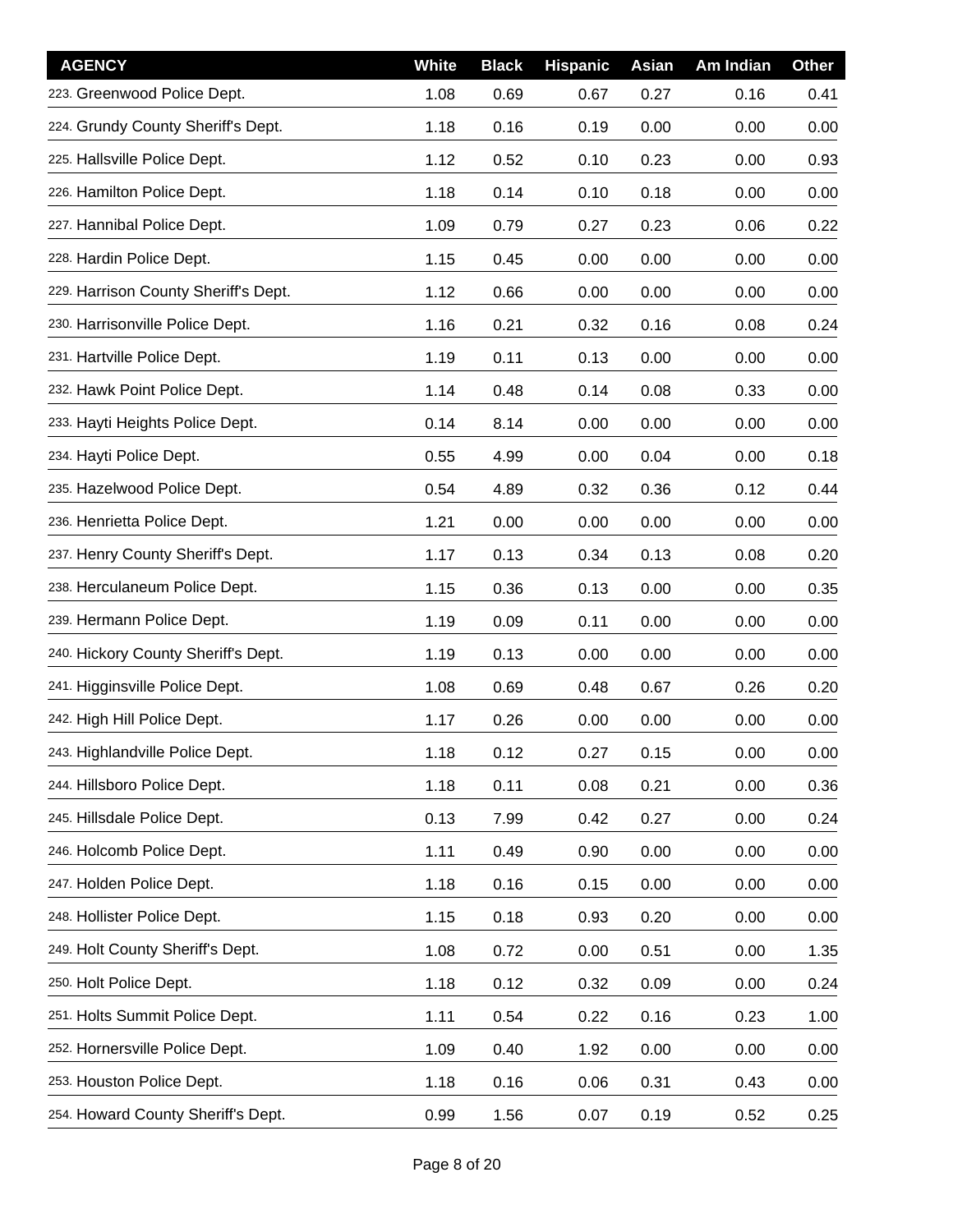| <b>AGENCY</b>                         | White | <b>Black</b> | <b>Hispanic</b> | Asian | Am Indian | <b>Other</b> |
|---------------------------------------|-------|--------------|-----------------|-------|-----------|--------------|
| 255. Howardville Police Dept.         | 0.90  | 2.18         | 0.40            | 0.00  | 0.98      | 0.00         |
| 256. Howell County Sheriff's Dept.    | 1.14  | 0.38         | 0.29            | 0.05  | 0.46      | 0.29         |
| 257. Humansville Police Dept.         | 1.09  | 0.49         | 0.57            | 0.76  | 0.92      | 1.01         |
| 258. Huntsville Police Dept.          | 1.16  | 0.28         | 0.35            | 0.00  | 0.00      | 0.00         |
| 259. Iberia Police Dept.              | 1.17  | 0.14         | 0.29            | 0.30  | 0.00      | 0.13         |
| 260. Independence Police Dept.        | 0.95  | 1.43         | 1.39            | 0.26  | 0.22      | 0.91         |
| 261. Indian Point Police Dept.        | 1.14  | 0.22         | 1.05            | 0.00  | 0.00      | 0.00         |
| 262. Iron County Sheriff's Dept.      | 1.18  | 0.12         | 0.11            | 0.20  | 0.00      | 0.00         |
| 263. Iron Mountain Lake Police Dept.  | 1.20  | 0.00         | 0.32            | 0.00  | 0.00      | 0.00         |
| 264. Ironton Police Dept.             | 1.19  | 0.10         | 0.13            | 0.22  | 0.00      | 0.00         |
| 265. Jackson County Sheriff's Dept.   | 0.91  | 1.72         | 1.64            | 0.38  | 0.56      | 0.46         |
| 266. Jackson Police Dept.             | 1.14  | 0.39         | 0.21            | 0.04  | 0.00      | 0.37         |
| 267. Jamestown Police Dept.           | 1.13  | 0.36         | 0.54            | 0.46  | 0.00      | 0.00         |
| 268. Jasper County Sheriff's Dept.    | 1.10  | 0.21         | 1.51            | 0.32  | 0.19      | 1.19         |
| 269. Jasper Police Dept.              | 1.15  | 0.04         | 1.13            | 0.24  | 0.00      | 0.32         |
| 270. Jefferson City Police Dept.      | 0.91  | 2.11         | 0.16            | 0.25  | 0.00      | 0.69         |
| 271. Jefferson County Sheriff's Dept. | 1.17  | 0.18         | 0.09            | 0.20  | 0.10      | 0.23         |
| 272. Johnson County Sheriff's Dept.   | 1.06  | 0.70         | 0.62            | 0.20  | 0.00      | 1.75         |
| 273. Jonesburg Police Dept.           | 1.09  | 0.92         | 0.00            | 0.00  | 0.00      | 0.00         |
| 274. Joplin Police Dept.              | 1.11  | 0.51         | 0.67            | 0.23  | 0.38      | 0.05         |
| 275. Kahoka Police Dept.              | 1.19  | 0.08         | 0.15            | 0.00  | 0.00      | 0.00         |
| 276. Kansas City Int'l Airport PD     | 0.80  | 1.85         | 1.24            | 2.94  | 0.37      | 3.43         |
| 277. Kansas City Police Dept.         | 0.64  | 3.88         | 0.58            | 0.55  | 0.16      | 1.53         |
| 278. Kearney Police Dept.             | 1.14  | 0.22         | 0.63            | 0.30  | 0.00      | 0.48         |
| 279. Kelso Police Dept.               | 1.21  | 0.00         | 0.00            | 0.00  | 0.00      | 0.00         |
| 280. Kennett Police Dept.             | 0.91  | 1.81         | 1.55            | 0.09  | 0.00      | 0.11         |
| 281. Kimberling City Police Dept.     | 1.17  | 0.09         | 0.55            | 0.15  | 0.21      | 0.20         |
| 282. King City Police Dept.           | 1.15  | 0.46         | 0.00            | 0.00  | 0.00      | 0.00         |
| 283. Kingsville Police Dept.          | 1.11  | 0.73         | 0.00            | 0.00  | 0.00      | 0.00         |
| 284. Kinloch Police Dept.             | 0.36  | 6.45         | 0.00            | 0.00  | 0.00      | 0.00         |
| 285. Kirksville Police Dept.          | 1.10  | 0.41         | 0.47            | 0.92  | 0.30      | 0.75         |
| 286. Kirkwood Police Dept.            | 1.02  | 1.17         | 0.44            | 0.50  | 0.36      | 0.48         |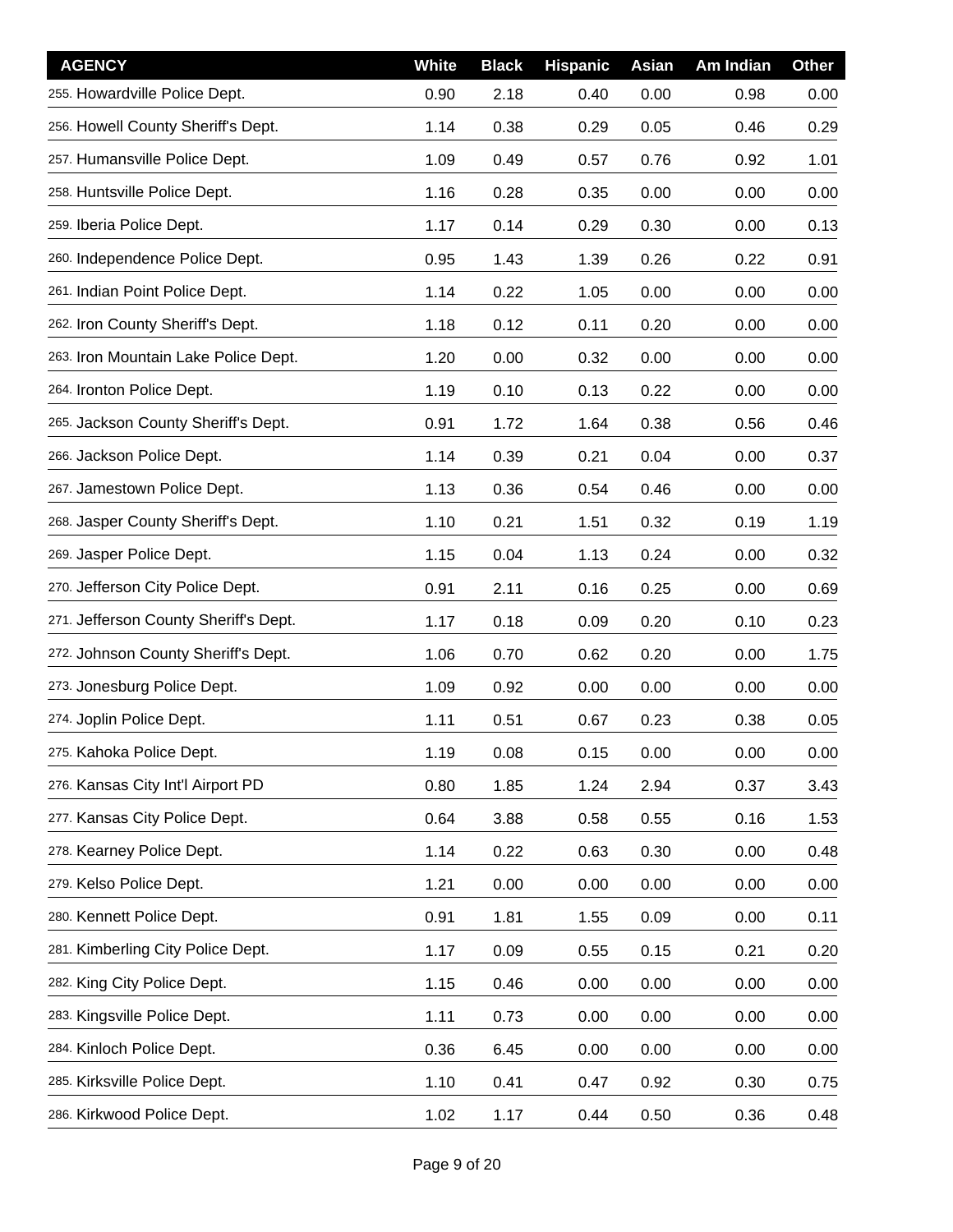| <b>AGENCY</b>                         | White | <b>Black</b> | <b>Hispanic</b> | Asian | Am Indian | <b>Other</b> |
|---------------------------------------|-------|--------------|-----------------|-------|-----------|--------------|
| 287. Knob Noster Police Dept.         | 0.95  | 1.23         | 1.43            | 0.25  | 1.04      | 1.96         |
| 288. Knox County Sheriff's Dept.      | 1.21  | 0.00         | 0.00            | 0.00  | 0.00      | 0.00         |
| 289. La Grange Police Dept.           | 1.08  | 0.68         | 0.48            | 0.50  | 0.00      | 0.89         |
| 290. Laclede County Sheriff's Dept.   | 1.10  | 0.34         | 0.00            | 0.00  | 0.00      | 4.37         |
| 291. Laddonia Police Dept.            | 1.01  | 0.84         | 1.30            | 0.45  | 0.00      | 2.38         |
| 292. Ladue Police Dept.               | 0.98  | 1.28         | 0.07            | 1.81  | 0.06      | 1.04         |
| 293. Lafayette County Sheriff's Dept. | 1.04  | 0.76         | 1.39            | 0.44  | 0.00      | 0.59         |
| 294. Lake Lotawana Police Dept.       | 1.13  | 0.36         | 0.55            | 0.30  | 0.00      | 0.16         |
| 295. Lake Ozark Police Dept.          | 1.15  | 0.28         | 0.33            | 0.20  | 0.29      | 0.09         |
| 296. Lake St. Louis Police Dept.      | 1.04  | 0.72         | 0.49            | 0.44  | 0.23      | 2.96         |
| 297. Lake Tapawingo Police Dept.      | 1.05  | 0.93         | 0.64            | 0.40  | 0.00      | 0.13         |
| 298. Lake Waukomis Police Dept.       | 1.11  | 0.17         | 1.49            | 0.45  | 0.64      | 0.81         |
| 299. Lake Winnebago Police Dept.      | 1.07  | 0.62         | 0.57            | 0.33  | 0.00      | 1.68         |
| 300. Lakeshire Police Dept.           | 1.13  | 0.37         | 0.00            | 0.95  | 0.00      | 0.63         |
| 301. Lamar Police Dept.               | 1.19  | 0.03         | 0.38            | 0.07  | 0.00      | 0.00         |
| 302. Lambert Airport Police Dept.     | 0.88  | 1.93         | 0.60            | 1.64  | 1.09      | 1.15         |
| 303. LaMonte Police Dept.             | 0.92  | 0.34         | 5.64            | 0.31  | 0.00      | 2.08         |
| 304. Lanagan Police Dept.             | 1.03  | 0.24         | 3.66            | 0.38  | 0.00      | 0.51         |
| 305. Lancaster Police Dept.           | 1.17  | 0.20         | 0.36            | 0.00  | 0.00      | 0.00         |
| 306. LaPlata Police Dept.             | 1.06  | 0.68         | 0.34            | 2.03  | 0.00      | 0.38         |
| 307. Lathrop Police Dept.             | 1.16  | 0.35         | 0.00            | 0.25  | 0.00      | 0.00         |
| 308. Laurie Police Dept.              | 1.18  | 0.10         | 0.24            | 0.17  | 0.00      | 0.11         |
| 309. Lawrence County Sheriff's Dept.  | 1.14  | 0.13         | 1.30            | 0.25  | 0.00      | 0.24         |
| 310. Lawson Police Dept.              | 1.17  | 0.07         | 0.58            | 0.15  | 0.00      | 0.21         |
| 311. Leadington Police Dept.          | 1.15  | 0.30         | 0.29            | 0.23  | 0.00      | 0.10         |
| 312. Leadwood Police Dept.            | 1.18  | 0.10         | 0.07            | 0.06  | 0.27      | 0.42         |
| 313. Leasburg Police Dept.            | 1.18  | 0.00         | 0.58            | 0.00  | 0.00      | 0.33         |
| 314. Lebanon Police Dept.             | 1.18  | 0.13         | 0.21            | 0.11  | 0.12      | 0.11         |
| 315. Lee's Summit Police Dept.        | 0.95  | 1.61         | 0.37            | 0.37  | 0.12      | 1.67         |
| 316. Leeton Police Dept.              | 1.21  | 0.00         | 0.00            | 0.00  | 0.00      | 0.00         |
| 317. Lewis County Sheriff's Dept.     | 1.10  | 0.62         | 0.27            | 0.15  | 0.00      | 0.61         |
| 318. Lexington Police Dept.           | 1.08  | 0.75         | 0.63            | 0.00  | 0.65      | 0.21         |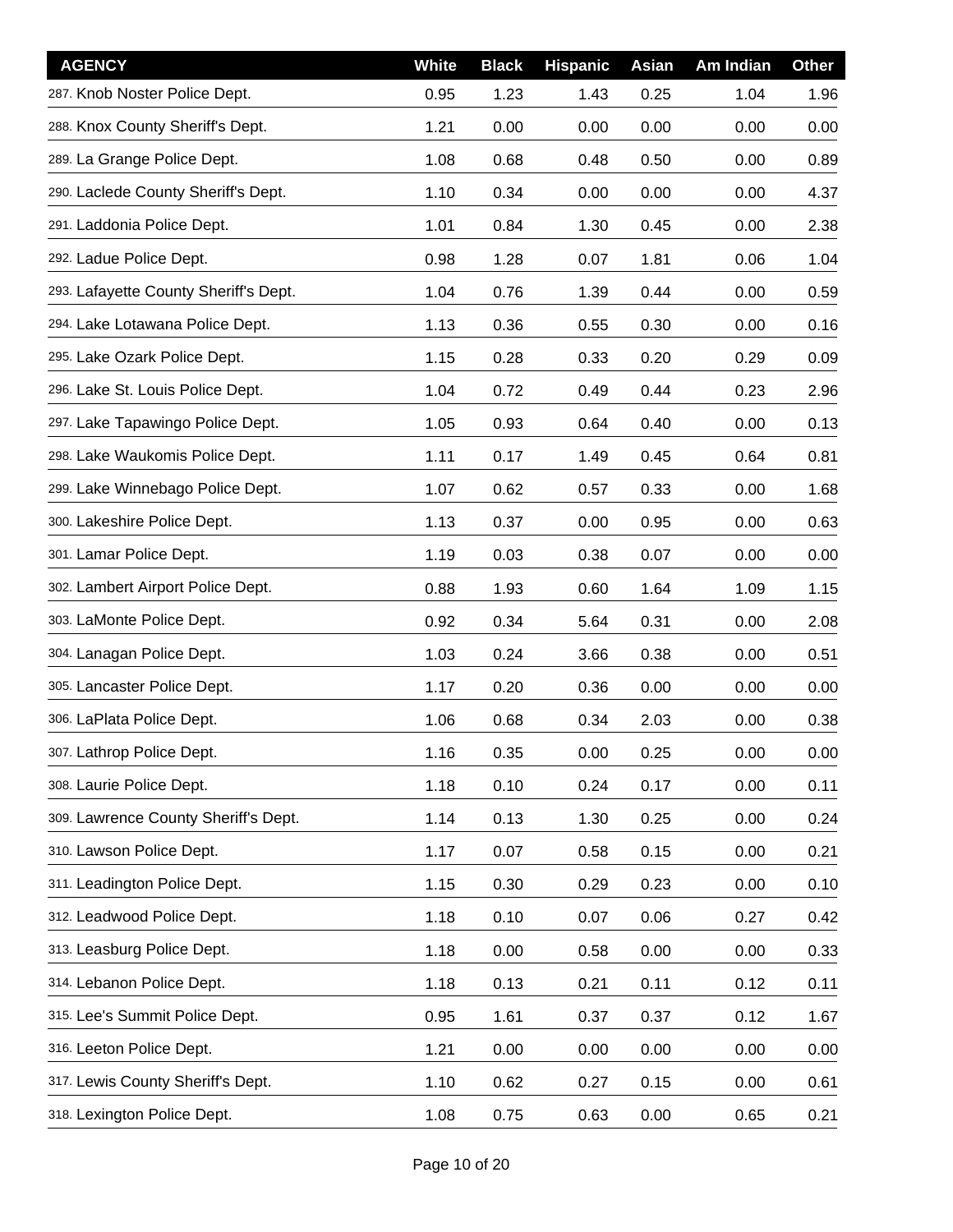| <b>AGENCY</b>                          | <b>White</b> | <b>Black</b> | <b>Hispanic</b> | Asian | Am Indian | <b>Other</b> |
|----------------------------------------|--------------|--------------|-----------------|-------|-----------|--------------|
| 319. Liberal Police Dept.              | 1.21         | 0.00         | 0.00            | 0.00  | 0.00      | 0.00         |
| 320. Liberty Police Dept.              | 1.08         | 0.57         | 0.80            | 0.37  | 2.83      | 0.42         |
| 321. Licking Police Dept.              | 1.18         | 0.10         | 0.23            | 0.24  | 0.00      | 0.00         |
| 322. Lincoln County Sheriff's Dept.    | 1.15         | 0.28         | 0.27            | 0.10  | 0.24      | 0.23         |
| 323. Lincoln Police Dept.              | 1.12         | 0.16         | 1.79            | 0.00  | 0.00      | 0.00         |
| 324. Lincoln University Police Dept.   | 0.24         | 7.09         | 1.03            | 0.00  | 0.00      | 0.00         |
| 325. Linn County Sheriff's Dept.       | 1.13         | 0.37         | 0.30            | 0.52  | 0.00      | 0.35         |
| 326. Linn Creek Police Dept.           | 1.19         | 0.05         | 0.14            | 0.08  | 0.00      | 0.00         |
| 327. Linn Police Dept.                 | 1.19         | 0.11         | 0.04            | 0.15  | 0.00      | 0.20         |
| 328. Livingston County Sheriff's Dept. | 1.15         | 0.24         | 0.23            | 0.58  | 0.00      | 0.64         |
| 329. Lone Jack Police Dept.            | 1.03         | 1.00         | 0.95            | 0.68  | 0.00      | 0.17         |
| 330. Louisiana Police Dept.            | 1.13         | 0.41         | 0.32            | 0.44  | 0.26      | 0.41         |
| 331. Lowry City Police Dept.           | 0.79         | 1.59         | 4.36            | 0.38  | 0.00      | 3.00         |
| 332. Macon County Sheriff's Dept.      | 1.12         | 0.26         | 0.64            | 0.55  | 0.00      | 0.98         |
| 333. Macon Police Dept.                | 1.12         | 0.49         | 0.31            | 0.55  | 0.26      | 0.25         |
| 334. Madison County Sheriff's Dept.    | 1.06         | 0.67         | 0.69            | 0.74  | 0.00      | 1.18         |
| 335. Malden Police Dept.               | 0.88         | 2.33         | 0.70            | 0.00  | 0.00      | 0.00         |
| 336. Manchester Police Dept.           | 1.07         | 0.58         | 0.47            | 1.22  | 0.48      | 1.38         |
| 337. Mansfield Police Dept.            | 1.19         | 0.00         | 0.00            | 0.00  | 1.36      | 0.86         |
| 338. Maplewood Police Dept.            | 0.69         | 3.59         | 0.33            | 0.89  | 0.61      | 0.69         |
| 339. Marble Hill Police Dept.          | 1.19         | 0.11         | 0.00            | 0.00  | 0.00      | 0.00         |
| 340. Marceline Police Dept.            | 1.20         | 0.00         | 0.17            | 0.00  | 0.00      | 0.00         |
| 341. Maries County Sheriff's Dept.     | 1.21         | 0.00         | 0.00            | 0.00  | 0.00      | 0.15         |
| 342. Marion County Sheriff's Dept.     | 1.08         | 0.85         | 0.29            | 0.16  | 0.69      | 0.22         |
| 343. Marionville Police Dept.          | 1.16         | 0.02         | 1.02            | 0.22  | 0.46      | 0.44         |
| 344. Marquand Police Dept.             | 1.21         | 0.00         | 0.00            | 0.00  | 0.00      | 0.00         |
| 345. Marshall Police Dept.             | 0.96         | 1.11         | 2.43            | 0.50  | 0.00      | 0.09         |
| 346. Marshfield Police Dept.           | 1.19         | 0.07         | 0.29            | 0.07  | 0.00      | 0.00         |
| 347. Marthasville Police Dept.         | 1.18         | 0.15         | 0.29            | 0.00  | 0.00      | 0.00         |
| 348. Martinsburg Police Dept.          | 1.12         | 0.47         | 0.00            | 0.00  | 0.00      | 2.00         |
| 349. Maryland Heights Police Dept.     | 0.78         | 2.80         | 0.60            | 0.86  | 0.36      | 0.96         |
| 350. Maryville Dept. of Public Safety  | 1.09         | 0.67         | 0.21            | 0.41  | 0.10      | 1.01         |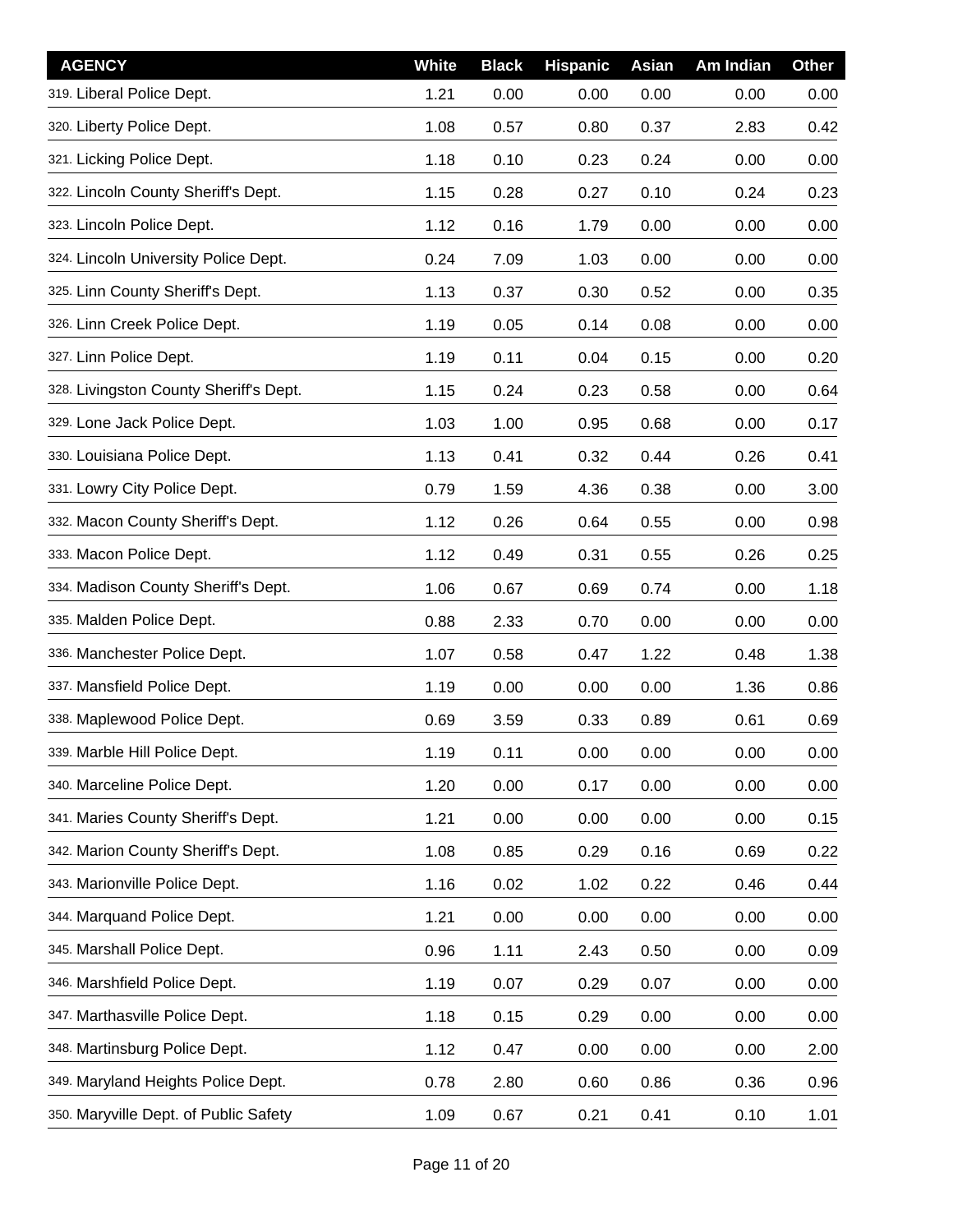| <b>AGENCY</b>                              | White | <b>Black</b> | <b>Hispanic</b> | <b>Asian</b> | Am Indian | <b>Other</b> |
|--------------------------------------------|-------|--------------|-----------------|--------------|-----------|--------------|
| 351. Matthews Police Dept.                 | 0.97  | 1.48         | 1.10            | 0.00         | 0.00      | 0.00         |
| 352. Maysville Police Dept.                | 1.17  | 0.33         | 0.00            | 0.00         | 0.00      | 0.00         |
| 353. McDonald County Sheriff's Dept.       | 0.99  | 0.41         | 2.94            | 1.98         | 1.86      | 0.59         |
| 354. Memphis Police Dept.                  | 1.21  | 0.00         | 0.00            | 0.00         | 0.00      | 0.00         |
| 355. Meramec College Police Dept.          | 1.21  | 0.00         | 0.00            | 0.00         | 0.00      | 0.00         |
| 356. Mercer County Sheriff's Dept.         | 1.21  | 0.00         | 0.00            | 0.00         | 0.00      | 0.00         |
| 357. Merriam Woods Police Dept.            | 1.17  | 0.10         | 0.72            | 0.00         | 0.00      | 0.00         |
| 358. Metropolitan Comm. College PD         | 0.90  | 2.22         | 0.55            | 0.00         | 0.00      | 0.00         |
| 359. Mexico Police Dept.                   | 1.06  | 0.91         | 0.70            | 0.19         | 0.00      | 0.22         |
| 360. Milan Police Dept.                    | 0.75  | 0.68         | 10.08           | 0.00         | 0.00      | 0.96         |
| 361. Miller County Sheriff's Dept.         | 1.17  | 0.12         | 0.29            | 0.14         | 0.00      | 0.47         |
| 362. Miller Police Dept.                   | 1.18  | 0.20         | 0.00            | 0.00         | 0.00      | 0.00         |
| 363. Miner Police Dept.                    | 0.96  | 1.70         | 0.37            | 0.31         | 0.00      | 0.49         |
| 364. Miramiguoa Police Dept.               | 1.14  | 0.50         | 0.00            | 0.00         | 0.00      | 0.00         |
| 365. Mississippi County Sheriff's Dept.    | 0.94  | 2.07         | 0.00            | 0.00         | 0.00      | 0.00         |
| 366. Missouri Capitol Police               | 0.96  | 1.80         | 0.21            | 0.36         | 0.00      | 0.00         |
| 367. Missouri Dept. Ntl. Res.-Park Rangers | 1.13  | 0.30         | 0.39            | 0.52         | 0.00      | 0.69         |
| 368. Missouri Dept. of Conservation        | 1.16  | 0.16         | 0.37            | 0.50         | 0.00      | 0.17         |
| 369. Missouri Southern St. Univ. PD        | 0.88  | 1.23         | 0.65            | 1.13         | 0.00      | 7.49         |
| 370. Missouri State Highway Patrol         | 1.06  | 0.79         | 0.77            | 0.51         | 0.42      | 0.00         |
| 371. Missouri Univ. of Sci and Tech. PD    | 1.04  | 0.62         | 0.22            | 3.13         | 0.00      | 1.29         |
| 372. Missouri Western St. Univ. PD         | 0.81  | 2.68         | 0.00            | 0.33         | 0.00      | 2.19         |
| 373. Moberly Police Dept.                  | 1.08  | 0.81         | 0.22            | 0.34         | 0.53      | 0.12         |
| 374. Moline Acres Police Dept.             | 0.10  | 8.36         | 0.05            | 0.21         | 0.00      | 0.36         |
| 375. Monett Police Dept.                   | 1.02  | 0.09         | 4.73            | 0.41         | 0.13      | 0.25         |
| 376. Moniteau County Sheriff's Dept.       | 1.16  | 0.25         | 0.00            | 0.00         | 0.00      | 0.72         |
| 377. Monroe City Police Dept.              | 1.03  | 0.74         | 1.19            | 1.03         | 0.00      | 0.94         |
| 378. Monroe County Sheriff's Dept.         | 1.13  | 0.52         | 0.26            | 0.00         | 0.00      | 0.00         |
| 379. Montgomery City Police Dept.          | 1.17  | 0.28         | 0.00            | 0.00         | 0.00      | 0.34         |
| 380. Montgomery County Sheriff's Dept.     | 1.15  | 0.31         | 0.29            | 0.00         | 0.00      | 0.66         |
| 381. Morehouse Police Dept.                | 0.85  | 2.75         | 0.00            | 0.00         | 0.00      | 0.00         |
| 382. Morgan County Sheriff's Dept.         | 1.19  | 0.07         | 0.08            | 0.00         | 0.00      | 0.19         |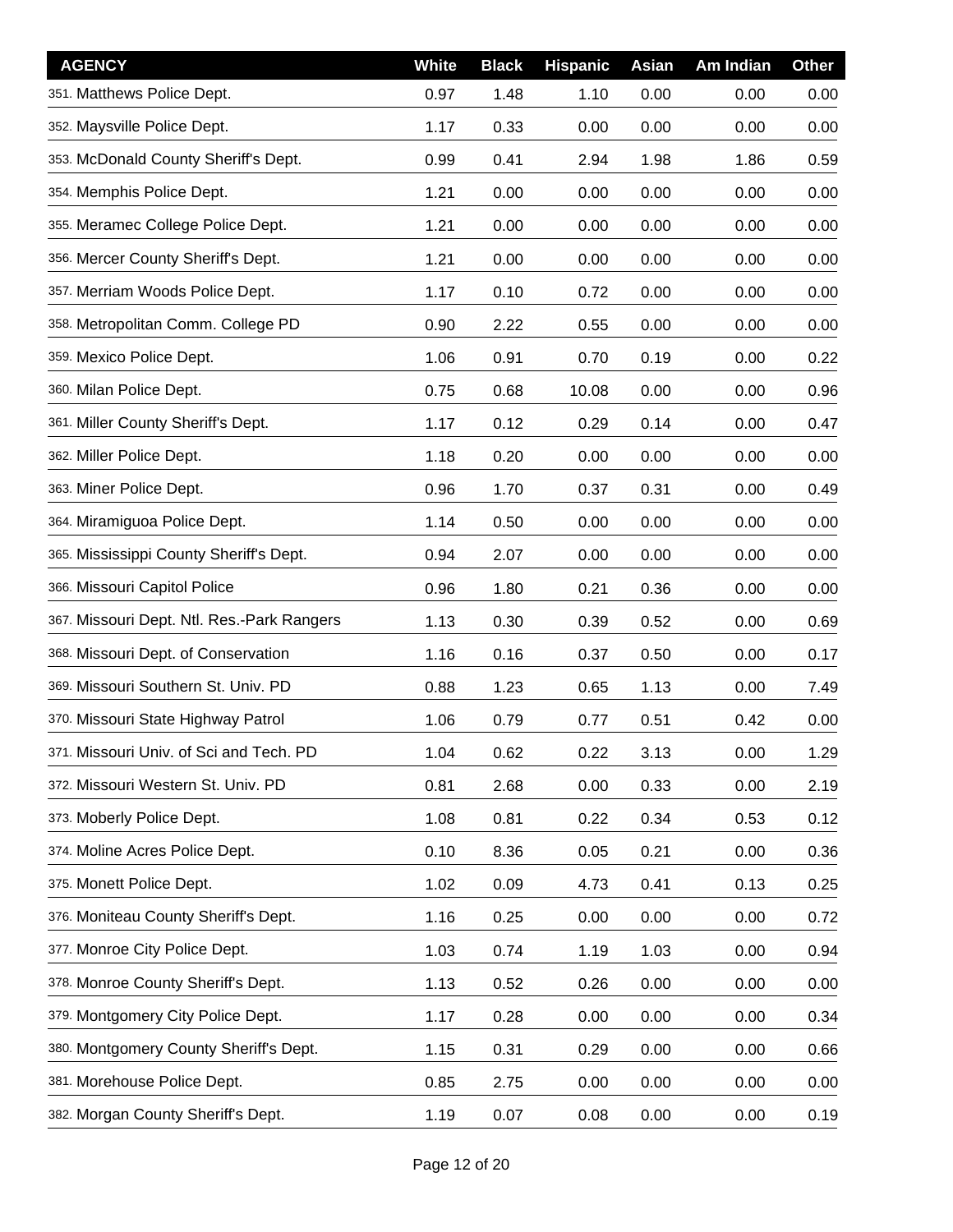| <b>AGENCY</b>                          | White | <b>Black</b> | <b>Hispanic</b> | <b>Asian</b> | Am Indian | <b>Other</b> |
|----------------------------------------|-------|--------------|-----------------|--------------|-----------|--------------|
| 383. Mosby Police Dept.                | 1.13  | 0.40         | 0.53            | 0.08         | 0.16      | 0.10         |
| 384. Moscow Mills Police Dept.         | 1.11  | 0.55         | 0.44            | 0.31         | 0.11      | 0.07         |
| 385. Mound City Police Dept.           | 1.17  | 0.05         | 0.81            | 0.00         | 0.00      | 0.00         |
| 386. Mount Vernon Police Dept.         | 1.17  | 0.09         | 0.35            | 0.26         | 0.00      | 0.30         |
| 387. Mountain Grove Police Dept.       | 1.18  | 0.07         | 0.27            | 0.12         | 0.33      | 0.31         |
| 388. Mountain View Police Dept.        | 1.14  | 0.18         | 0.92            | 0.27         | 0.28      | 0.26         |
| 389. Napoleon Police Dept.             | 1.21  | 0.00         | 0.00            | 0.00         | 0.00      | 0.00         |
| 390. Neosho Police Dept.               | 0.95  | 0.10         | 1.54            | 1.75         | 0.00      | 10.01        |
| 391. Nevada Police Dept.               | 1.18  | 0.12         | 0.17            | 0.34         | 0.11      | 0.14         |
| 392. New Bloomfield Police Dept.       | 1.15  | 0.35         | 0.28            | 0.16         | 0.00      | 0.00         |
| 393. New Florence Police Dept.         | 1.12  | 0.56         | 0.34            | 0.00         | 0.00      | 0.00         |
| 394. New Franklin Police Dept.         | 1.08  | 0.85         | 0.14            | 0.24         | 0.00      | 0.63         |
| 395. New Haven Police Dept.            | 1.16  | 0.14         | 0.64            | 0.22         | 0.00      | 0.15         |
| 396. New London Police Dept.           | 1.13  | 0.59         | 0.00            | 0.00         | 0.00      | 0.00         |
| 397. New Madrid County Sheriff's Dept. | 0.77  | 3.31         | 0.00            | 0.00         | 0.00      | 0.00         |
| 398. New Madrid Police Dept.           | 0.76  | 3.36         | 0.00            | 0.16         | 0.69      | 0.00         |
| 399. Newburg Police Dept.              | 1.18  | 0.20         | 0.00            | 0.00         | 0.00      | 0.00         |
| 400. Newton County Sheriff's Dept.     | 1.11  | 0.24         | 1.10            | 0.75         | 0.69      | 0.81         |
| 401. Niangua Police Dept.              | 1.21  | 0.00         | 0.00            | 0.00         | 0.00      | 0.00         |
| 402. Nixa Police Dept.                 | 1.16  | 0.16         | 0.48            | 0.32         | 0.29      | 0.16         |
| 403. Nodaway County Sheriff's Dept.    | 1.09  | 0.50         | 0.21            | 0.71         | 0.00      | 1.66         |
| 404. Noel Police Dept.                 | 0.86  | 0.93         | 4.84            | 0.60         | 0.00      | 2.64         |
| 405. Norfolk Southern Railway PD       | 1.21  | 0.00         | 0.00            | 0.00         | 0.00      | 0.00         |
| 406. Normandy Police Dept.             | 0.50  | 5.14         | 0.17            | 0.53         | 0.40      | 1.07         |
| 407. North Kansas City Police Dept.    | 0.86  | 1.77         | 1.65            | 1.39         | 0.34      | 1.47         |
| 408. Northmoor Police Dept.            | 0.98  | 1.18         | 0.77            | 2.12         | 0.00      | 0.35         |
| 409. Northwoods Police Dept.           | 0.56  | 4.56         | 0.38            | 0.66         | 0.00      | 1.52         |
| 410. Norwood Police Dept.              | 1.21  | 0.00         | 0.00            | 0.00         | 0.00      | 0.00         |
| 411. NW MO St. Univ. PD                | 0.96  | 1.40         | 0.42            | 1.09         | 1.02      | 1.29         |
| 412. Oak Grove Police Dept.            | 1.15  | 0.29         | 0.27            | 0.13         | 0.09      | 0.18         |
| 413. Oakview Police Dept.              | 0.95  | 1.26         | 1.52            | 0.65         | 0.34      | 1.57         |
| 414. Odessa Police Dept.               | 1.15  | 0.19         | 0.48            | 0.36         | 0.00      | 0.61         |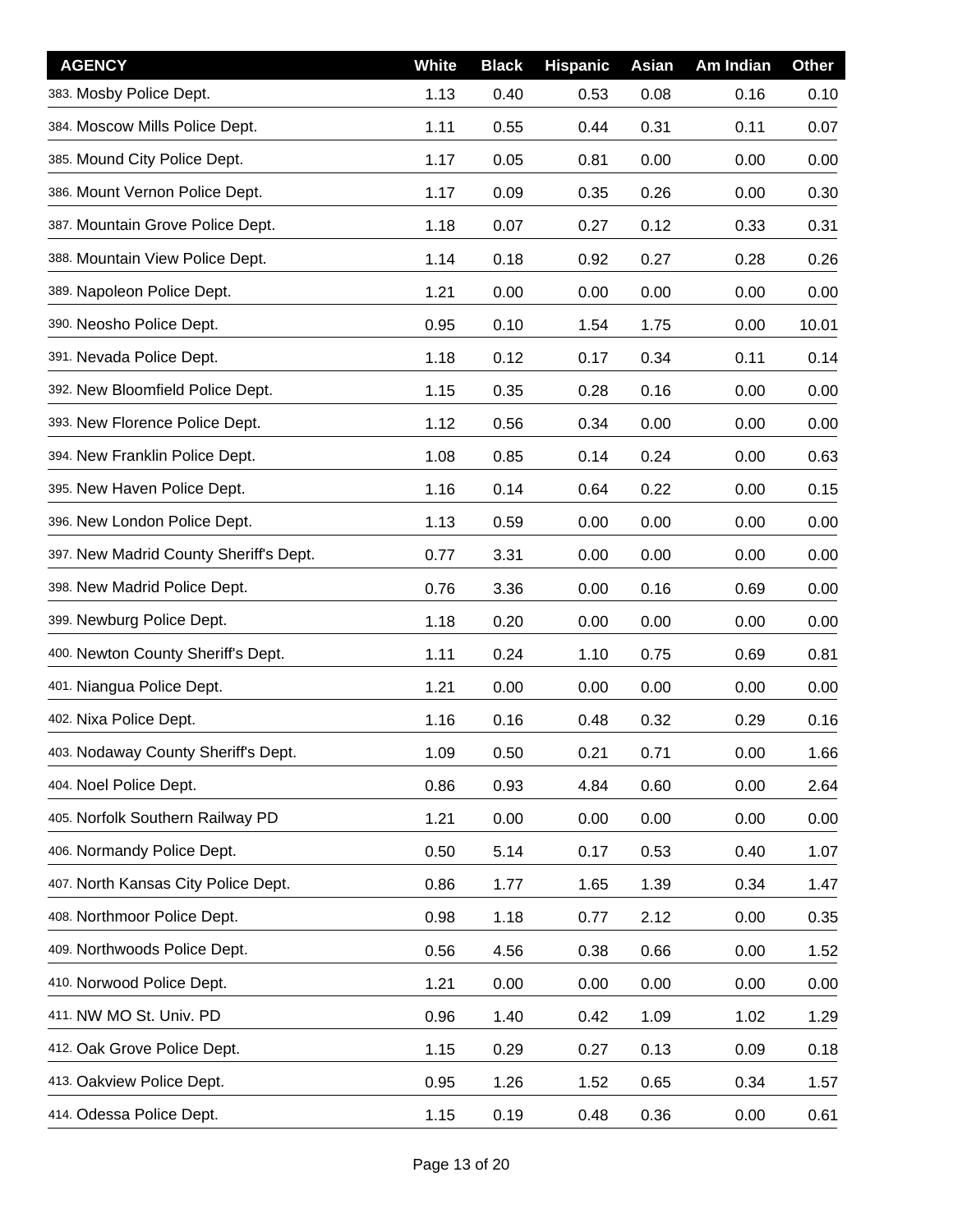| <b>AGENCY</b>                        | <b>White</b> | <b>Black</b> | <b>Hispanic</b> | Asian | Am Indian | <b>Other</b> |
|--------------------------------------|--------------|--------------|-----------------|-------|-----------|--------------|
| 415. O'Fallon Police Dept.           | 1.07         | 0.78         | 0.35            | 0.51  | 0.30      | 0.65         |
| 416. Old Monroe Police Dept.         | 1.20         | 0.03         | 0.00            | 0.00  | 0.00      | 0.00         |
| 417. Olivette Police Dept.           | 0.62         | 3.75         | 0.37            | 3.02  | 0.32      | 1.43         |
| 418. Oran Police Dept.               | 1.21         | 0.00         | 0.00            | 0.00  | 0.00      | 0.00         |
| 419. Oregon County Sheriff's Dept.   | 1.18         | 0.17         | 0.16            | 0.00  | 0.00      | 0.00         |
| 420. Oregon Police Dept.             | 1.21         | 0.00         | 0.00            | 0.00  | 0.00      | 0.00         |
| 421. Oronogo Police Dept.            | 1.17         | 0.11         | 0.60            | 0.14  | 0.00      | 0.09         |
| 422. Orrick Police Dept.             | 1.13         | 0.43         | 0.32            | 0.55  | 0.00      | 0.00         |
| 423. Osage Beach Police Dept.        | 1.15         | 0.29         | 0.35            | 0.16  | 0.08      | 0.46         |
| 424. Osage County Sheriff's Dept.    | 1.16         | 0.19         | 0.39            | 0.14  | 0.00      | 0.36         |
| 425. Osceola Police Dept.            | 1.11         | 0.45         | 0.60            | 0.44  | 0.00      | 0.78         |
| 426. Otterville Police Dept.         | 1.21         | 0.00         | 0.00            | 0.00  | 0.00      | 0.00         |
| 427. Overland Police Dept.           | 0.58         | 4.18         | 1.35            | 0.87  | 0.28      | 0.44         |
| 428. Owensville Police Dept.         | 1.18         | 0.06         | 0.28            | 0.24  | 0.00      | 0.49         |
| 429. Ozark County Sheriff's Dept.    | 1.21         | 0.00         | 0.00            | 0.00  | 0.00      | 0.00         |
| 430. Ozark Police Dept.              | 1.13         | 0.25         | 0.73            | 0.17  | 0.05      | 0.83         |
| 431. Pacific Police Dept.            | 1.17         | 0.21         | 0.29            | 0.11  | 0.12      | 0.07         |
| 432. Pagedale Police Dept.           | 0.20         | 7.35         | 0.44            | 0.38  | 0.18      | 0.95         |
| 433. Palmyra Police Dept.            | 1.08         | 0.70         | 0.57            | 0.49  | 0.16      | 0.45         |
| 434. Park Hills Police Dept.         | 1.18         | 0.21         | 0.11            | 0.00  | 0.00      | 0.00         |
| 435. Parkville Police Dept.          | 1.03         | 0.88         | 0.76            | 0.87  | 0.00      | 1.18         |
| 436. Parma Police Dept.              | 0.77         | 3.03         | 1.16            | 0.00  | 0.00      | 0.00         |
| 437. Peculiar Police Dept.           | 1.12         | 0.36         | 0.60            | 0.36  | 0.43      | 0.55         |
| 438. Pemiscot County Sheriff's Dept. | 0.87         | 1.96         | 0.94            | 0.00  | 0.00      | 2.69         |
| 439. Perry County Sheriff's Dept.    | 1.12         | 0.42         | 0.47            | 0.33  | 0.00      | 0.36         |
| 440. Perry Police Dept.              | 1.20         | 0.07         | 0.00            | 0.00  | 0.00      | 0.00         |
| 441. Perryville Police Dept.         | 1.17         | 0.19         | 0.41            | 0.00  | 0.00      | 0.00         |
| 442. Pettis County Sheriff's Dept.   | 1.08         | 0.44         | 1.77            | 0.00  | 0.00      | 0.57         |
| 443. Pevely Police Dept.             | 1.13         | 0.52         | 0.10            | 0.02  | 0.41      | 0.10         |
| 444. Phelps County Sheriff's Dept.   | 1.08         | 0.39         | 1.17            | 0.91  | 0.48      | 0.91         |
| 445. Piedmont Police Dept.           | 1.18         | 0.06         | 0.45            | 0.00  | 0.00      | 0.00         |
| 446. Pierce City Police Dept.        | 1.10         | 0.17         | 1.28            | 0.18  | 0.00      | 2.43         |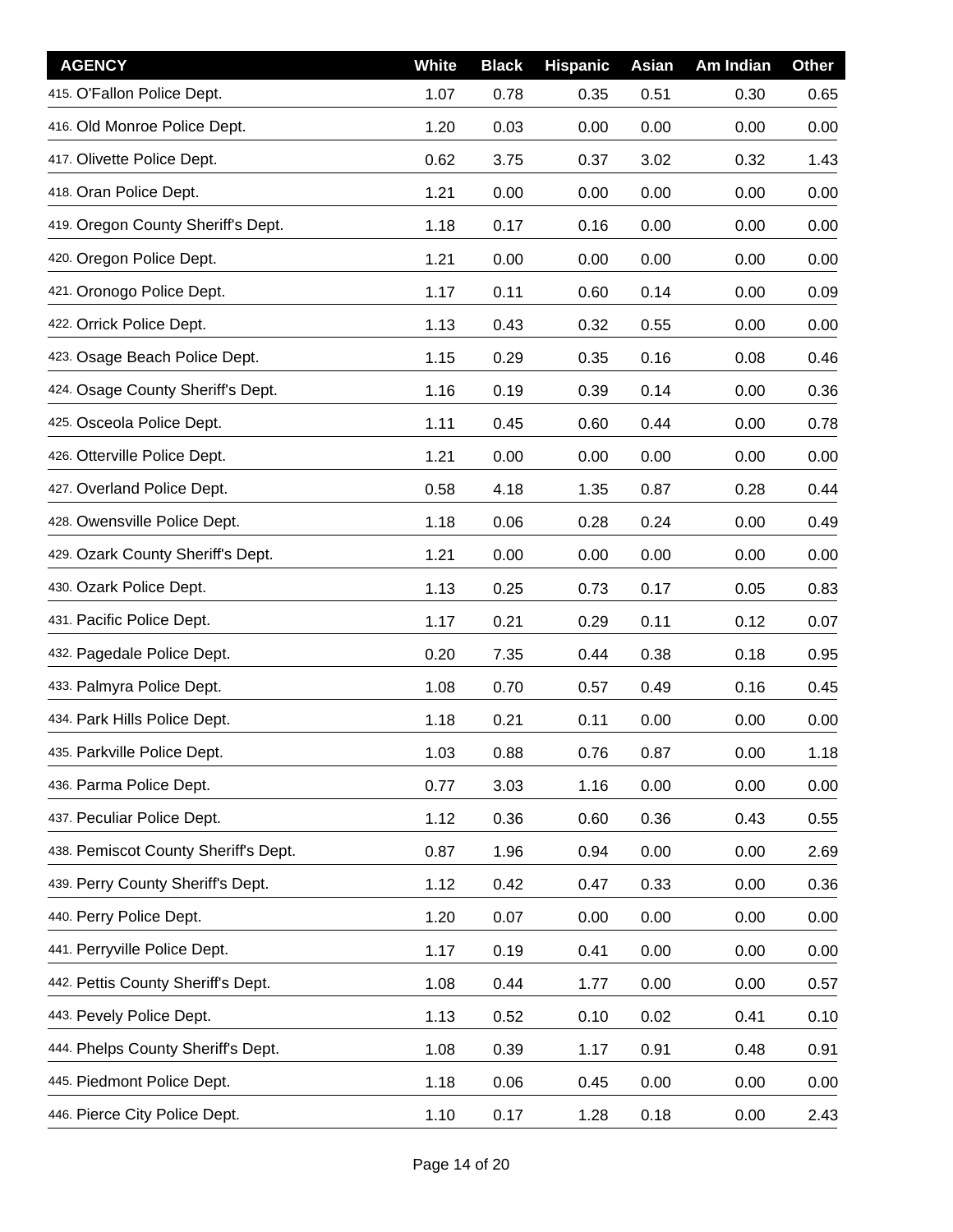| <b>AGENCY</b>                        | White | <b>Black</b> | <b>Hispanic</b> | Asian | Am Indian | <b>Other</b> |
|--------------------------------------|-------|--------------|-----------------|-------|-----------|--------------|
| 447. Pike County Sheriff's Dept.     | 1.09  | 0.74         | 0.34            | 0.18  | 0.00      | 0.38         |
| 448. Pilot Grove Police Dept.        | 1.21  | 0.00         | 0.00            | 0.00  | 0.00      | 0.00         |
| 449. Pilot Knob Police Dept.         | 1.17  | 0.13         | 0.35            | 0.40  | 0.42      | 0.00         |
| 450. Pine Lawn Police Dept.          | 0.40  | 5.79         | 0.30            | 0.43  | 0.24      | 1.49         |
| 451. Pineville Police Dept.          | 1.03  | 0.33         | 2.33            | 1.09  | 0.85      | 1.82         |
| 452. Platte City Police Dept.        | 1.08  | 0.59         | 0.69            | 0.58  | 0.23      | 0.77         |
| 453. Platte County Sheriff's Dept.   | 0.96  | 1.25         | 1.05            | 0.88  | 0.05      | 1.75         |
| 454. Platte Woods Police Dept.       | 0.96  | 1.34         | 1.26            | 0.86  | 0.00      | 0.35         |
| 455. Plattsburg Police Dept.         | 1.12  | 0.55         | 0.40            | 0.26  | 0.00      | 0.00         |
| 456. Pleasant Hill Police Dept.      | 1.17  | 0.14         | 0.21            | 0.14  | 0.00      | 0.36         |
| 457. Pleasant Hope Police Dept.      | 1.20  | 0.02         | 0.25            | 0.00  | 0.00      | 0.00         |
| 458. Pleasant Valley Police Dept.    | 1.00  | 1.13         | 1.01            | 0.32  | 0.26      | 0.84         |
| 459. Polk County Sheriff's Dept.     | 1.17  | 0.14         | 0.43            | 0.08  | 0.35      | 0.22         |
| 460. Polo Police Dept.               | 1.21  | 0.00         | 0.00            | 0.00  | 0.00      | 0.00         |
| 461. Poplar Bluff Police Dept.       | 1.03  | 1.28         | 0.33            | 0.02  | 0.00      | 0.08         |
| 462. Portageville Police Dept.       | 0.90  | 2.28         | 0.26            | 0.00  | 0.00      | 0.00         |
| 463. Potosi Police Dept.             | 1.20  | 0.03         | 0.00            | 0.00  | 0.23      | 0.07         |
| 464. Prairie Home Police Dept.       | 1.12  | 0.34         | 1.26            | 0.00  | 0.00      | 0.00         |
| 465. Pulaski County Sheriff's Dept.  | 1.00  | 0.81         | 1.98            | 0.52  | 0.00      | 1.37         |
| 466. Purdy Police Dept.              | 1.00  | 0.06         | 5.45            | 0.38  | 0.00      | 0.00         |
| 467. Putnam County Sheriff's Dept.   | 1.16  | 0.00         | 0.00            | 0.00  | 0.00      | 3.25         |
| 468. Puxico Police Dept.             | 1.21  | 0.00         | 0.00            | 0.00  | 0.00      | 0.00         |
| 469. Queen City Police Dept.         | 1.09  | 0.58         | 0.31            | 1.16  | 0.00      | 0.28         |
| 470. Qulin Police Dept.              | 1.04  | 1.31         | 0.00            | 0.00  | 0.00      | 0.00         |
| 471. Ralls County Sheriff's Dept.    | 1.13  | 0.35         | 0.35            | 0.60  | 0.42      | 0.27         |
| 472. Randolph County Sheriff's Dept. | 1.11  | 0.56         | 0.62            | 0.00  | 0.00      | 0.48         |
| 473. Randolph Police Dept.           | 0.72  | 2.85         | 2.03            | 0.76  | 0.00      | 1.40         |
| 474. Ray County Sheriff's Dept.      | 1.14  | 0.33         | 0.38            | 0.53  | 0.00      | 0.00         |
| 475. Raymore Police Dept.            | 1.01  | 1.19         | 0.46            | 0.35  | 0.31      | 1.15         |
| 476. Raytown Police Dept.            | 0.53  | 4.80         | 0.97            | 0.26  | 0.25      | 0.61         |
| 477. Reeds Spring Police Dept.       | 1.21  | 0.00         | 0.00            | 0.00  | 0.00      | 0.00         |
| 478. Republic Police Dept.           | 1.17  | 0.10         | 0.44            | 0.33  | 0.06      | 0.16         |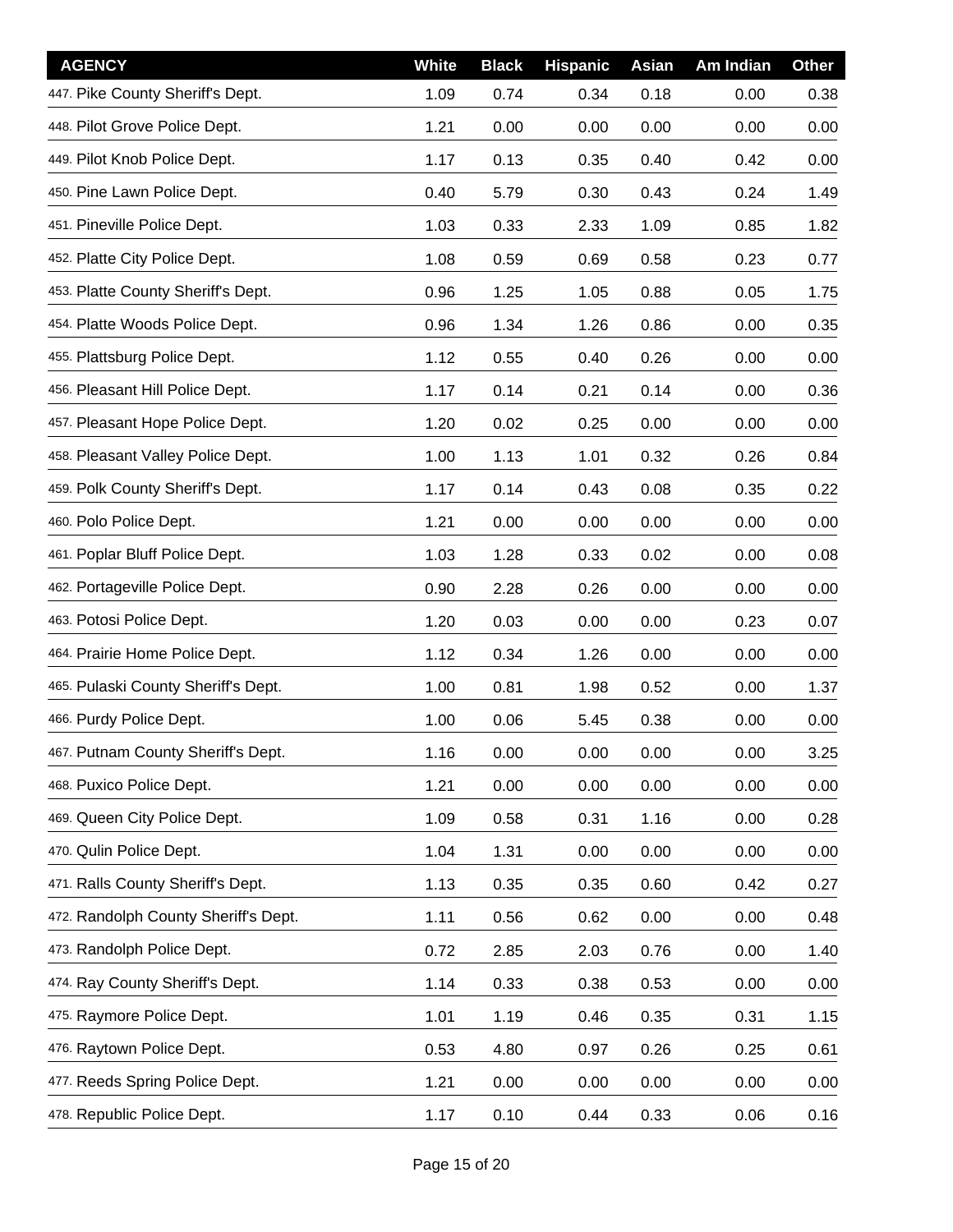| <b>AGENCY</b>                         | White | <b>Black</b> | <b>Hispanic</b> | Asian | Am Indian | <b>Other</b> |
|---------------------------------------|-------|--------------|-----------------|-------|-----------|--------------|
| 479. Reynolds County Sheriff's Dept.  | 1.20  | 0.10         | 0.00            | 0.00  | 0.00      | 0.00         |
| 480. Rich Hill Police Dept.           | 1.20  | 0.04         | 0.00            | 0.00  | 0.00      | 0.00         |
| 481. Richland Police Dept.            | 1.15  | 0.25         | 0.62            | 0.11  | 0.00      | 0.14         |
| 482. Richmond Heights Police Dept.    | 0.91  | 1.89         | 0.12            | 1.11  | 0.18      | 1.29         |
| 483. Richmond Police Dept.            | 1.14  | 0.47         | 0.16            | 0.00  | 0.00      | 0.18         |
| 484. Ripley County Sheriff's Dept.    | 1.21  | 0.00         | 0.00            | 0.00  | 0.00      | 0.00         |
| 485. Risco Police Dept.               | 0.96  | 1.90         | 0.00            | 0.00  | 0.00      | 0.00         |
| 486. Riverside Dept. of Public Safety | 0.81  | 2.24         | 1.84            | 1.01  | 0.23      | 1.35         |
| 487. Riverview Police Dept.           | 0.12  | 8.13         | 0.06            | 0.00  | 0.00      | 0.74         |
| 488. Rock Hill Police Dept.           | 0.99  | 1.28         | 0.19            | 0.89  | 1.41      | 1.05         |
| 489. Rock Port Police Dept.           | 1.10  | 0.50         | 0.46            | 0.53  | 0.00      | 0.70         |
| 490. Rockaway Beach Police Dept.      | 1.18  | 0.06         | 0.23            | 0.00  | 0.00      | 0.52         |
| 491. Rogersville Police Dept.         | 1.18  | 0.14         | 0.12            | 0.14  | 0.00      | 0.00         |
| 492. Rolla Police Dept.               | 1.08  | 0.55         | 0.56            | 1.78  | 0.09      | 0.00         |
| 493. Rosebud Police Dept.             | 1.15  | 0.41         | 0.00            | 0.00  | 0.00      | 0.00         |
| 494. Salem Police Dept.               | 1.19  | 0.08         | 0.05            | 0.00  | 0.00      | 0.12         |
| 495. Saline County Sheriff's Dept.    | 1.05  | 0.70         | 1.71            | 0.00  | 0.00      | 0.19         |
| 496. Salisbury Police Dept.           | 1.17  | 0.28         | 0.00            | 0.00  | 0.00      | 0.00         |
| 497. Sarcoxie Police Dept.            | 1.15  | 0.25         | 0.52            | 0.18  | 0.00      | 0.00         |
| 498. Savannah Police Dept.            | 1.18  | 0.09         | 0.12            | 0.20  | 0.00      | 0.27         |
| 499. Schuyler County Sheriff's Dept.  | 1.11  | 0.31         | 0.58            | 0.99  | 0.00      | 1.32         |
| 500. Scotland County Sheriff's Dept.  | 1.21  | 0.00         | 0.00            | 0.00  | 0.00      | 0.00         |
| 501. Scott City Police Dept.          | 1.12  | 0.57         | 0.28            | 0.14  | 0.14      | 0.32         |
| 502. Scott County Sheriff's Dept.     | 1.02  | 1.30         | 0.33            | 0.04  | 0.00      | 0.12         |
| 503. SE MO St. Univ. - DPS            | 0.92  | 1.38         | 0.00            | 0.98  | 0.00      | 5.66         |
| 504. Sedalia Police Dept.             | 1.04  | 0.61         | 1.93            | 0.18  | 0.11      | 0.76         |
| 505. Seligman Police Dept.            | 1.12  | 0.07         | 1.74            | 0.45  | 0.38      | 0.60         |
| 506. Senath Police Dept.              | 1.05  | 0.59         | 2.19            | 0.00  | 0.00      | 0.00         |
| 507. Seneca Police Dept.              | 1.14  | 0.13         | 0.62            | 0.32  | 4.97      | 0.14         |
| 508. Seymour Police Dept.             | 1.17  | 0.14         | 0.16            | 0.09  | 0.38      | 0.36         |
| 509. Shelbina Police Dept.            | 1.04  | 0.80         | 0.88            | 0.94  | 0.44      | 0.90         |
| 510. Shelby County Sheriff's Dept.    | 1.11  | 0.27         | 1.41            | 0.35  | 0.00      | 0.46         |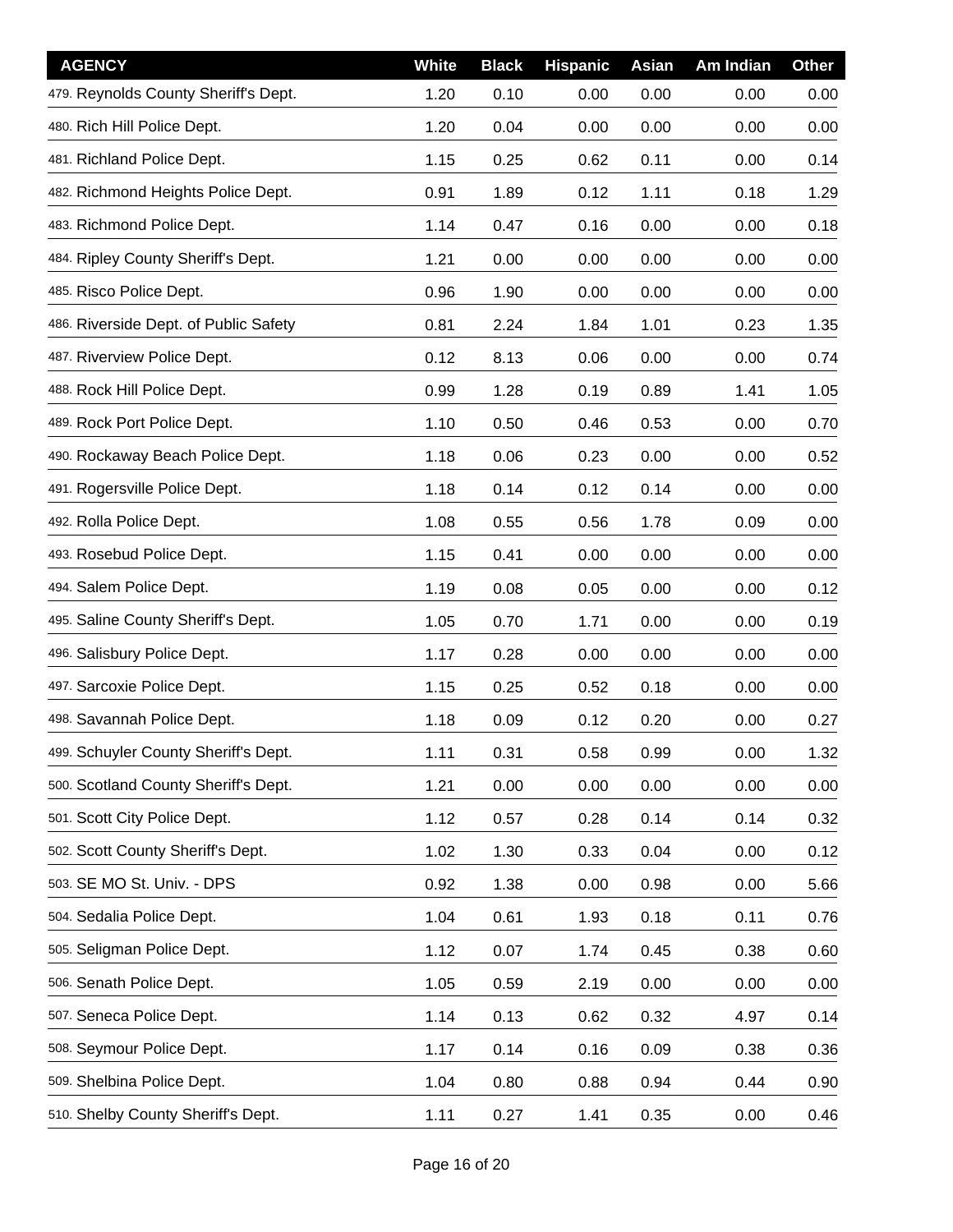| <b>AGENCY</b>                            | White | <b>Black</b> | <b>Hispanic</b> | Asian | Am Indian | <b>Other</b> |
|------------------------------------------|-------|--------------|-----------------|-------|-----------|--------------|
| 511. Shrewsbury Police Dept.             | 0.98  | 1.47         | 0.32            | 0.76  | 0.70      | 0.16         |
| 512. Sikeston Police Dept.               | 0.68  | 3.87         | 0.10            | 0.32  | 0.00      | 0.66         |
| 513. Silex Police Dept.                  | 1.20  | 0.04         | 0.07            | 0.00  | 0.00      | 0.00         |
| 514. Slater Police Dept.                 | 1.09  | 0.81         | 0.33            | 0.00  | 0.00      | 0.00         |
| 515. Smithton Police Dept.               | 1.19  | 0.17         | 0.00            | 0.00  | 0.00      | 0.00         |
| 516. Smithville Police Dept.             | 1.14  | 0.23         | 0.63            | 0.53  | 0.00      | 0.32         |
| 517. Southwest City Police Dept.         | 0.84  | 0.00         | 8.75            | 1.74  | 3.67      | 0.00         |
| 518. Sparta Police Dept.                 | 1.19  | 0.07         | 0.25            | 0.11  | 0.00      | 0.07         |
| 519. Springfield Police Dept.            | 1.05  | 0.83         | 0.69            | 0.77  | 0.26      | 0.49         |
| 520. Springfield-Branson Ntl Airport PD  | 0.92  | 0.00         | 0.00            | 6.90  | 0.00      | 9.17         |
| 521. St. Ann Police Dept.                | 0.74  | 3.27         | 0.20            | 0.16  | 0.07      | 1.45         |
| 522. St. Charles City Parks & Rec Dept.  | 1.01  | 1.31         | 0.44            | 0.51  | 0.00      | 0.00         |
| 523. St. Charles Comm. College PD        | 1.04  | 0.85         | 0.00            | 2.73  | 0.00      | 0.00         |
| 524. St. Charles County Parks & Rec      | 1.21  | 0.00         | 0.00            | 0.00  | 0.00      | 0.00         |
| 525. St. Charles County Sheriff's Dept.  | 1.04  | 0.89         | 0.33            | 0.56  | 0.29      | 1.83         |
| 526. St. Charles Police Dept.            | 0.99  | 1.38         | 0.53            | 0.40  | 0.90      | 0.46         |
| 527. St. Clair County Sheriff's Dept.    | 1.16  | 0.14         | 0.51            | 0.35  | 0.00      | 0.46         |
| 528. St. Clair Police Dept.              | 1.17  | 0.19         | 0.12            | 0.18  | 0.00      | 0.20         |
| 529. St. Francois County Sheriff's Dept. | 1.19  | 0.13         | 0.00            | 0.00  | 0.00      | 0.00         |
| 530. St. James Police Dept.              | 1.17  | 0.24         | 0.09            | 0.27  | 0.00      | 0.12         |
| 531. St. John Police Dept.               | 0.52  | 4.93         | 0.30            | 0.56  | 0.07      | 0.81         |
| 532. St. Joseph Police Dept.             | 1.03  | 0.91         | 1.32            | 0.37  | 0.30      | 0.31         |
| 533. St. Louis City Police Dept.         | 0.38  | 6.07         | 0.31            | 0.48  | 0.21      | 0.66         |
| 534. St. Louis County Police Dept.       | 0.79  | 2.86         | 0.47            | 0.55  | 0.23      | 0.59         |
| 535. St. Mary Police Dept.               | 1.18  | 0.21         | 0.00            | 0.00  | 0.00      | 0.00         |
| 536. St. Peters Police Dept.             | 1.05  | 0.99         | 0.37            | 0.40  | 0.05      | 0.62         |
| 537. St. Peters Ranger Enforcement Div.  | 1.09  | 0.59         | 0.64            | 0.44  | 0.00      | 0.59         |
| 538. St. Robert Police Dept.             | 0.83  | 2.04         | 1.81            | 1.43  | 0.07      | 0.76         |
| 539. Ste. Genevieve Co. Sheriff's Dept.  | 1.06  | 0.83         | 0.30            | 0.24  | 0.07      | 1.27         |
| 540. Ste. Genevieve Police Dept.         | 1.15  | 0.19         | 1.05            | 0.00  | 0.00      | 0.00         |
| 541. Steele Police Dept.                 | 0.86  | 2.30         | 1.32            | 0.00  | 0.00      | 0.00         |
| 542. Steelville Police Dept.             | 1.11  | 0.66         | 0.15            | 0.13  | 0.00      | 0.00         |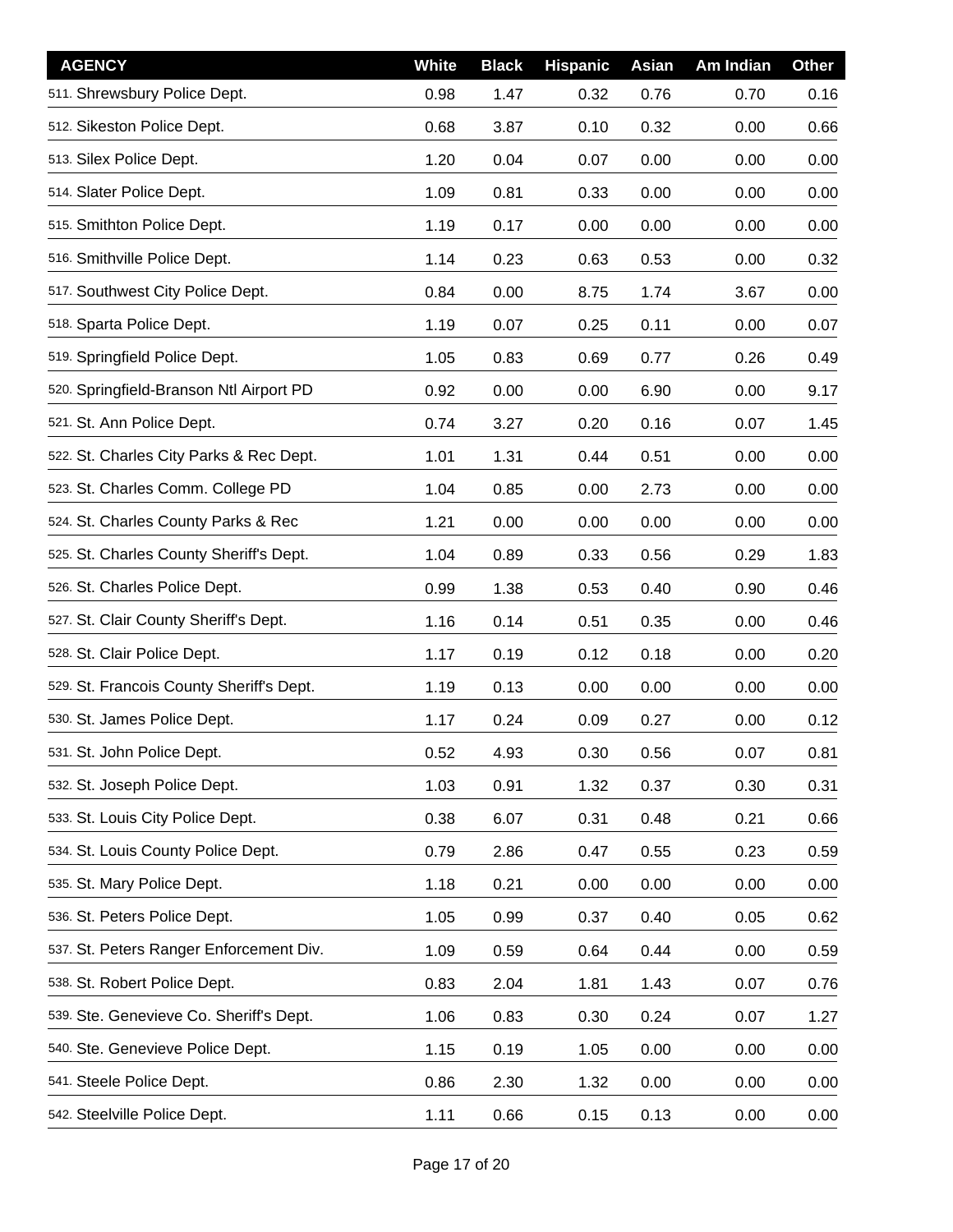| <b>AGENCY</b>                           | <b>White</b> | <b>Black</b> | <b>Hispanic</b> | Asian | Am Indian | <b>Other</b> |
|-----------------------------------------|--------------|--------------|-----------------|-------|-----------|--------------|
| 543. Stewartsville Police Dept.         | 1.21         | 0.00         | 0.00            | 0.00  | 0.00      | 0.00         |
| 544. Stoddard County Sheriff's Dept.    | 1.12         | 0.60         | 0.00            | 0.00  | 0.00      | 0.59         |
| 545. Stone County Sheriff's Dept.       | 1.18         | 0.09         | 0.28            | 0.11  | 0.00      | 0.07         |
| 546. Stover Police Dept.                | 1.20         | 0.05         | 0.00            | 0.32  | 0.00      | 0.00         |
| 547. Strafford Police Dept.             | 1.16         | 0.20         | 0.27            | 0.14  | 0.00      | 0.90         |
| 548. Strasburg Police Dept.             | 1.19         | 0.00         | 0.47            | 0.00  | 0.00      | 0.00         |
| 549. Sturgeon Police Dept.              | 1.17         | 0.21         | 0.00            | 0.00  | 0.00      | 0.90         |
| 550. Sugar Creek Police Dept.           | 1.02         | 0.88         | 1.56            | 0.32  | 0.00      | 0.34         |
| 551. Sullivan County Sheriff's Dept.    | 0.93         | 0.31         | 5.67            | 1.95  | 0.00      | 0.00         |
| 552. Sullivan Police Dept.              | 1.17         | 0.12         | 0.48            | 0.21  | 0.00      | 0.18         |
| 553. Summersville Police Dept.          | 1.18         | 0.11         | 0.40            | 0.00  | 0.00      | 0.00         |
| 554. Sunrise Beach Police Dept.         | 1.16         | 0.19         | 0.78            | 0.00  | 0.00      | 0.00         |
| 555. Sunset Hills Police Dept.          | 1.10         | 0.68         | 0.17            | 0.65  | 0.38      | 0.17         |
| 556. Sweet Springs Police Dept.         | 1.13         | 0.45         | 0.28            | 0.48  | 0.00      | 0.00         |
| 557. Sycamore Hills Police Dept.        | 0.71         | 3.42         | 1.00            | 0.00  | 0.00      | 0.76         |
| 558. Taney County Sheriff's Dept.       | 1.14         | 0.27         | 0.88            | 0.07  | 0.00      | 0.00         |
| 559. Tarkio Police Dept.                | 1.14         | 0.30         | 0.45            | 0.10  | 1.23      | 0.39         |
| 560. Terre Du Lac Police Dept.          | 1.20         | 0.08         | 0.03            | 0.00  | 0.00      | 0.06         |
| 561. Texas County Sheriff's Dept.       | 1.19         | 0.00         | 0.00            | 0.00  | 0.00      | 1.34         |
| 562. Thayer Police Dept.                | 1.13         | 0.38         | 0.68            | 0.00  | 0.00      | 0.16         |
| 563. Three Rivers Comm. College PD      | 1.07         | 0.79         | 0.97            | 0.00  | 0.00      | 0.00         |
| 564. Tipton Police Dept.                | 1.13         | 0.19         | 1.14            | 0.25  | 0.00      | 0.65         |
| 565. Town and Country Police Dept.      | 1.00         | 1.27         | 0.26            | 1.25  | 0.06      | 0.30         |
| 566. Tracy Police Dept.                 | 1.10         | 0.69         | 0.14            | 0.24  | 0.00      | 0.65         |
| 567. Trenton Police Dept.               | 1.16         | 0.17         | 0.41            | 0.35  | 0.00      | 0.24         |
| 568. Trimble Police Dept.               | 1.16         | 0.24         | 0.45            | 0.26  | 0.00      | 0.00         |
| 569. Troy Police Dept.                  | 1.11         | 0.55         | 0.56            | 0.07  | 0.47      | 0.27         |
| 570. Truesdale Police Dept.             | 1.13         | 0.47         | 0.38            | 0.00  | 0.00      | 0.29         |
| 571. Truman State Univ. - Dept. of PS   | 1.08         | 0.54         | 0.00            | 2.95  | 0.00      | 0.00         |
| 572. UCM - Dept. of Public Safety       | 0.86         | 2.04         | 0.56            | 0.76  | 0.87      | 2.47         |
| 573. Union Pacific Railroad Police - KC | 0.90         | 1.75         | 1.62            | 0.93  | 0.00      | 0.00         |
| 574. Union Police Dept.                 | 1.18         | 0.18         | 0.16            | 0.12  | 0.14      | 0.04         |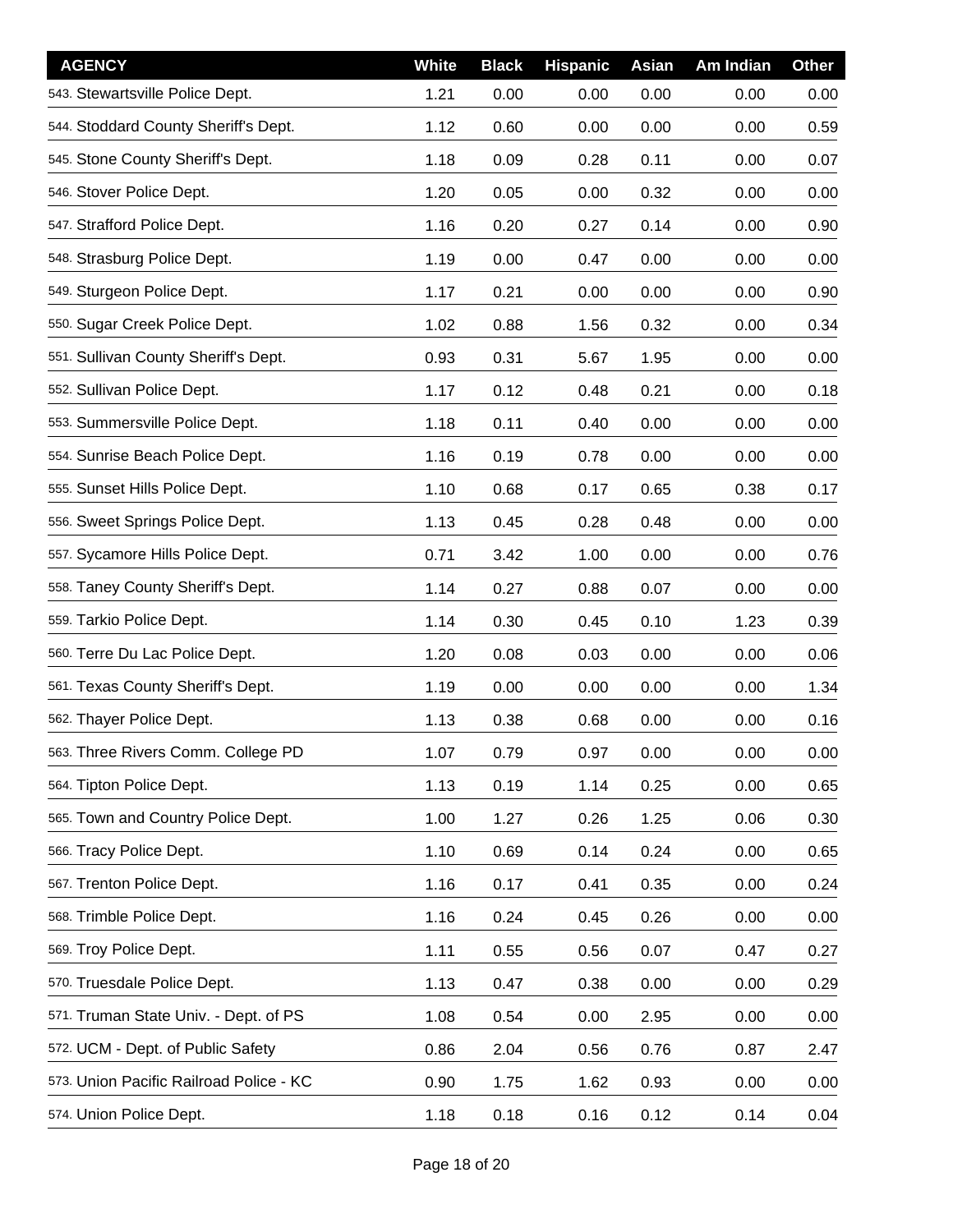| <b>AGENCY</b>                           | <b>White</b> | <b>Black</b> | <b>Hispanic</b> | Asian | Am Indian | <b>Other</b> |
|-----------------------------------------|--------------|--------------|-----------------|-------|-----------|--------------|
| 575. Unionville Police Dept.            | 1.17         | 0.29         | 0.00            | 0.00  | 0.00      | 0.00         |
| 576. Univ. of Missouri-Columbia PD      | 0.91         | 1.39         | 0.09            | 2.79  | 0.16      | 3.65         |
| 577. Univ. of Missouri-Kansas City PD   | 0.72         | 2.20         | 1.48            | 2.75  | 1.29      | 5.15         |
| 578. Univ. of Missouri-St. Louis PD     | 0.55         | 3.58         | 0.65            | 6.70  | 0.00      | 1.48         |
| 579. University City Police Dept.       | 0.46         | 5.04         | 0.42            | 2.17  | 1.27      | 0.97         |
| 580. Urbana Police Dept.                | 1.14         | 0.22         | 0.75            | 0.13  | 0.00      | 0.51         |
| 581. Van Buren Police Dept.             | 1.17         | 0.00         | 0.96            | 0.00  | 0.00      | 0.00         |
| 582. Vandalia Police Dept.              | 1.07         | 0.75         | 0.20            | 0.34  | 0.36      | 1.54         |
| 583. Velda City Police Dept.            | 0.10         | 8.39         | 0.00            | 0.14  | 0.00      | 0.00         |
| 584. Vernon County Sheriff's Dept.      | 1.16         | 0.15         | 0.55            | 0.15  | 0.00      | 0.53         |
| 585. Verona Police Dept.                | 0.99         | 0.00         | 5.72            | 0.58  | 0.00      | 0.00         |
| 586. Versailles Police Dept.            | 1.17         | 0.19         | 0.19            | 0.00  | 0.46      | 0.15         |
| 587. Viburnum Police Dept.              | 1.21         | 0.00         | 0.00            | 0.00  | 0.00      | 0.00         |
| 588. Vienna Police Dept.                | 1.08         | 0.50         | 0.32            | 0.83  | 0.00      | 2.19         |
| 589. Vinita Park Police Dept.           | 0.33         | 6.17         | 0.65            | 0.91  | 0.53      | 1.29         |
| 590. Walnut Grove Police Dept.          | 1.20         | 0.05         | 0.00            | 0.00  | 0.00      | 0.00         |
| 591. Wardell Police Dept.               | 1.00         | 1.54         | 0.18            | 0.00  | 0.00      | 0.00         |
| 592. Warren County Sheriff's Dept.      | 1.16         | 0.27         | 0.35            | 0.13  | 0.11      | 0.14         |
| 593. Warrensburg Police Dept.           | 0.93         | 1.67         | 0.61            | 0.68  | 0.00      | 1.40         |
| 594. Warrenton Police Dept.             | 1.14         | 0.34         | 0.45            | 0.23  | 0.08      | 0.05         |
| 595. Warsaw Police Dept.                | 1.14         | 0.22         | 0.97            | 0.00  | 0.00      | 0.32         |
| 596. Warson Woods Police Dept.          | 1.14         | 0.41         | 0.00            | 0.44  | 0.00      | 0.29         |
| 597. Washburn Police Dept.              | 1.20         | 0.00         | 0.00            | 0.00  | 0.00      | 0.80         |
| 598. Washington County Sheriff's Dept.  | 1.20         | 0.04         | 0.00            | 0.00  | 0.00      | 0.00         |
| 599. Washington Police Dept.            | 1.16         | 0.20         | 0.34            | 0.28  | 0.24      | 0.18         |
| 600. Washington University Police Dept. | 0.80         | 1.92         | 0.55            | 2.84  | 0.00      | 5.03         |
| 601. Waverly Police Dept.               | 1.13         | 0.23         | 1.27            | 0.36  | 0.00      | 0.00         |
| 602. Wayne County Sheriff's Dept.       | 1.15         | 0.31         | 0.19            | 0.17  | 0.00      | 0.22         |
| 603. Waynesville Police Dept.           | 0.91         | 1.42         | 1.59            | 0.86  | 0.23      | 2.61         |
| 604. Weatherby Lake Police Dept.        | 1.07         | 0.52         | 0.94            | 1.28  | 0.00      | 0.80         |
| 605. Webb City Police Dept.             | 1.13         | 0.23         | 0.77            | 0.63  | 1.62      | 0.19         |
| 606. Webster County Sheriff's Dept.     | 1.17         | 0.16         | 0.15            | 0.26  | 0.00      | 0.20         |